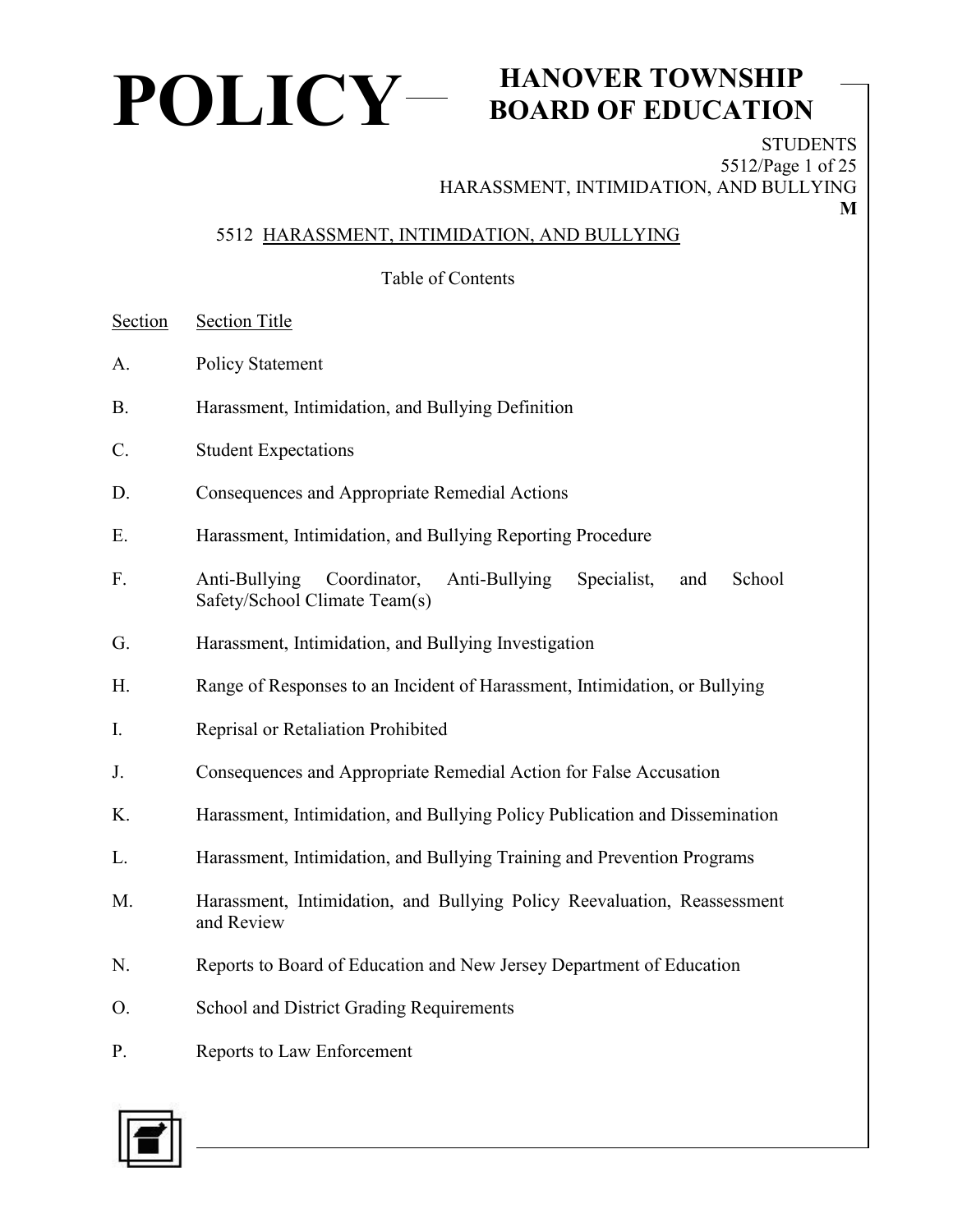# **POLICY HANOVER TOWNSHIP**

#### **BOARD OF EDUCATION**

**STUDENTS** 5512/Page 2 of 25 HARASSMENT, INTIMIDATION, AND BULLYING

- Q. Collective Bargaining Agreements and Individual Contracts
- R. Students with Disabilities
- S. Approved Private Schools for Students with Disabilities (APSSD)
- A. Policy Statement

The Board of Education prohibits acts of harassment, intimidation, or bullying of a student. A safe and civil environment in school is necessary for students to learn and achieve high academic standards. Harassment, intimidation, or bullying, like other disruptive or violent behaviors, is conduct that disrupts both a student's ability to learn and a school's ability to educate its students in a safe and disciplined environment. Harassment, intimidation, or bullying is unwanted, aggressive behavior that may involve a real or perceived power imbalance.Since students learn by example, school administrators, faculty, staff and volunteers should be commended for demonstrating appropriate behavior, treating others with civility and respect, and refusing to tolerate harassment, intimidation, or bullying.

For the purposes of this Policy, the term "parent," pursuant to N.J.A.C. 6A:16-1.3, means the natural parent(s) or adoptive parent(s), legal guardian(s), foster parent(s), or parent surrogate(s) of a student. Where parents are separated or divorced, "parent" means the person or agency which has legal custody of the student, as well as the natural or adoptive parent(s) of the student, provided such parental rights have not been terminated by a court of appropriate jurisdiction.

B. Harassment, Intimidation, and Bullying Definition

"Harassment, intimidation, or bullying" means any gesture, any written, verbal or physical act, or any electronic communication, as defined in N.J.S.A. 18A:37-14, whether it be a single incident or a series of incidents that:

1. Is reasonably perceived as being motivated by either any actual or perceived characteristic, such as race, color, religion, ancestry, national origin, gender, sexual orientation, gender identity and expression, or a mental, physical or sensory disability, or by any other distinguishing characteristic;

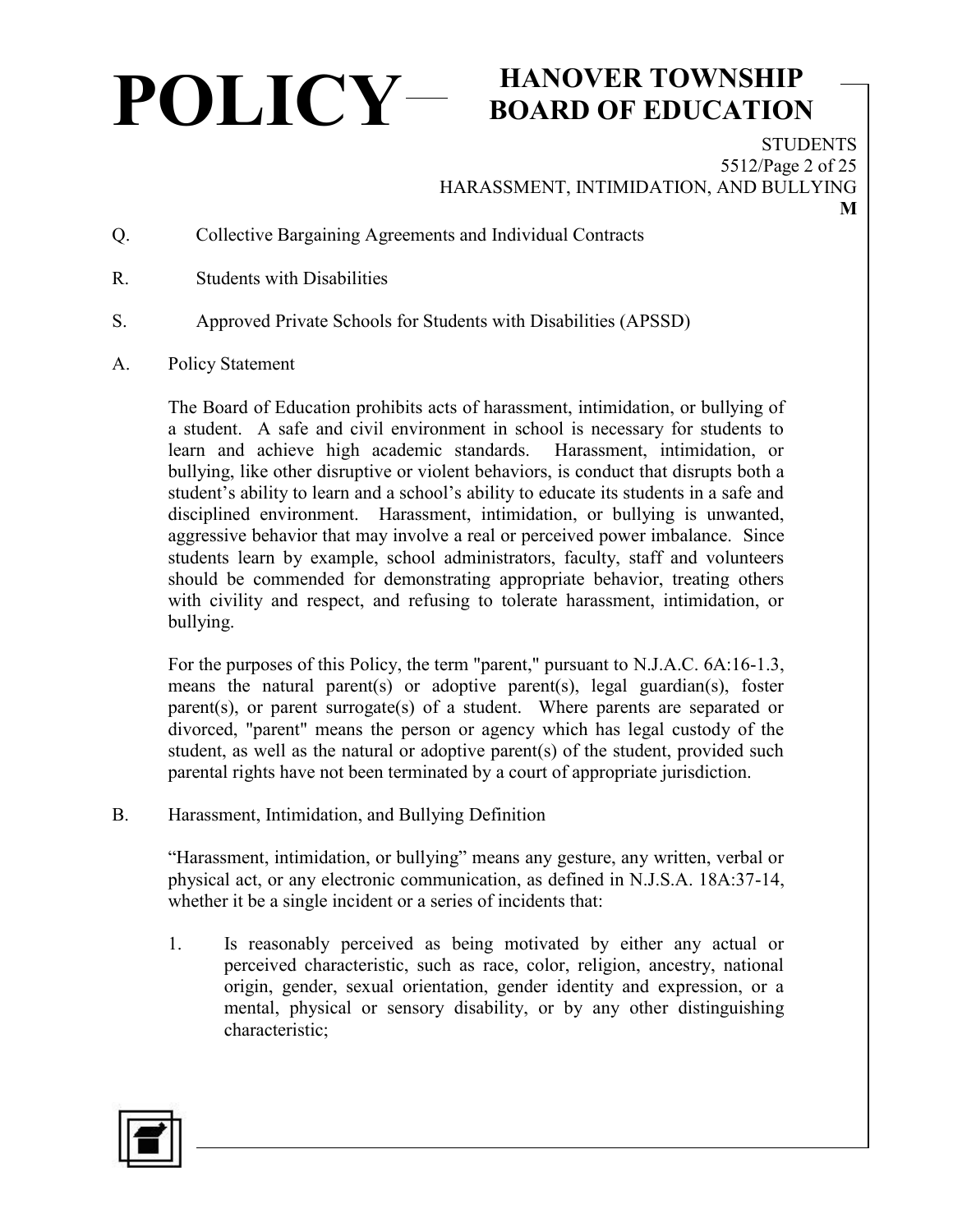## **BOARD OF EDUCATION**

**STUDENTS** 5512/Page 3 of 25 HARASSMENT, INTIMIDATION, AND BULLYING

**M**

- 2. Takes place on school property, at any school-sponsored function, on a school bus, or off school grounds, as provided for in N.J.S.A. 18A:37- 15.3;
- 3. Substantially disrupts or interferes with the orderly operation of the school or the rights of other students; and that
	- a. A reasonable person should know, under the circumstances, that the act(s) will have the effect of physically or emotionally harming a student or damaging the student's property, or placing a student in reasonable fear of physical or emotional harm to his/her person or damage to his/her property; or
	- b. Has the effect of insulting or demeaning any student or group of students; or
	- c. Creates a hostile educational environment for the student by interfering with a student's education or by severely or pervasively causing physical or emotional harm to the student.

Schools are required to address harassment, intimidation, and bullying occurring off school grounds, when there is a nexus between the harassment, intimidation, and bullying and the school (e.g., the harassment, intimidation, or bullying substantially disrupts or interferes with the orderly operation of the school or the rights of other students).

"Electronic communication" means a communication transmitted by means of an electronic device, including, but not limited to: a telephone, cellular phone, computer, or pager.

C. Student Expectations

The Board expects students to conduct themselves in keeping with their levels of development, maturity and demonstrated capabilities with proper regard for the rights and welfare of other students and school staff, the educational purpose underlying all school activities and the care of school facilities and equipment consistent with the Code of Student Conduct.

The Board believes that standards for student behavior must be set cooperatively through interaction among the students, parents, school employees, school

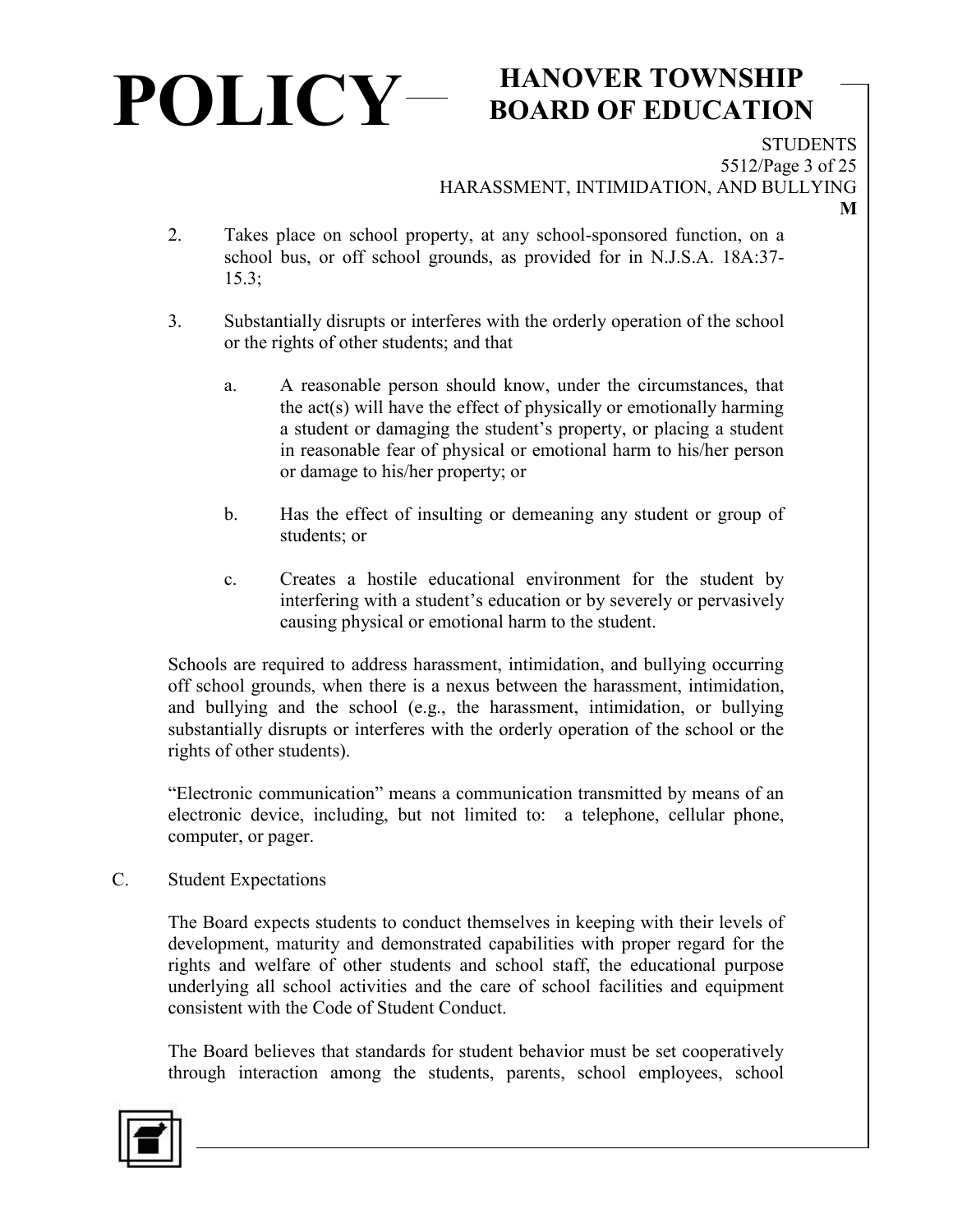## **BOARD OF EDUCATION**

**STUDENTS** 5512/Page 4 of 25 HARASSMENT, INTIMIDATION, AND BULLYING

administrators, school volunteers, and community representatives, producing an atmosphere that encourages students to grow in self-discipline. The development of this atmosphere requires respect for self and others, as well as for school district and community property on the part of students, staff, and community members.

Students are expected to behave in a way that creates a supportive learning environment. The Board believes the best discipline is self-imposed, and it is the responsibility of staff to use instances of violations of the Code of Student Conduct as opportunities to help students learn to assume and accept responsibility for their behavior and the consequences of their behavior. Staff members who interact with students shall apply best practices designed to prevent student conduct problems and foster students' abilities to grow in self-discipline.

The Board expects that students will act in accordance with the student behavioral expectations and standards regarding harassment, intimidation, and bullying, including:

- 1. Student responsibilities (e.g., requirements for students to conform to reasonable standards of socially accepted behavior; respect the person, property and rights of others; obey constituted authority; and respond to those who hold that authority);
- 2. Appropriate recognition for positive reinforcement for good conduct, selfdiscipline, and good citizenship;
- 3. Student rights; and
- 4. Sanctions and due process for violations of the Code of Student Conduct.

Pursuant to N.J.S.A.  $18A:37-15(a)$  and N.J.A.C.  $6A:16-7.1(a)1$ , the district has involved a broad-base of school and community members, including parents, students, instructional staff, student support services staff, school administrators, and school volunteers, as well as community organizations, such as faith-based, health and human service, business and law enforcement, in the development of this Policy. Based on locally determined and accepted core ethical values adopted by the Board, pursuant to N.J.A.C. 6A:16-7.1(a)2, the Board must develop guidelines for student conduct pursuant to N.J.A.C. 6A:16-7.1. These guidelines for student conduct will take into consideration the developmental ages of students, the severity of the offenses and students' histories of inappropriate

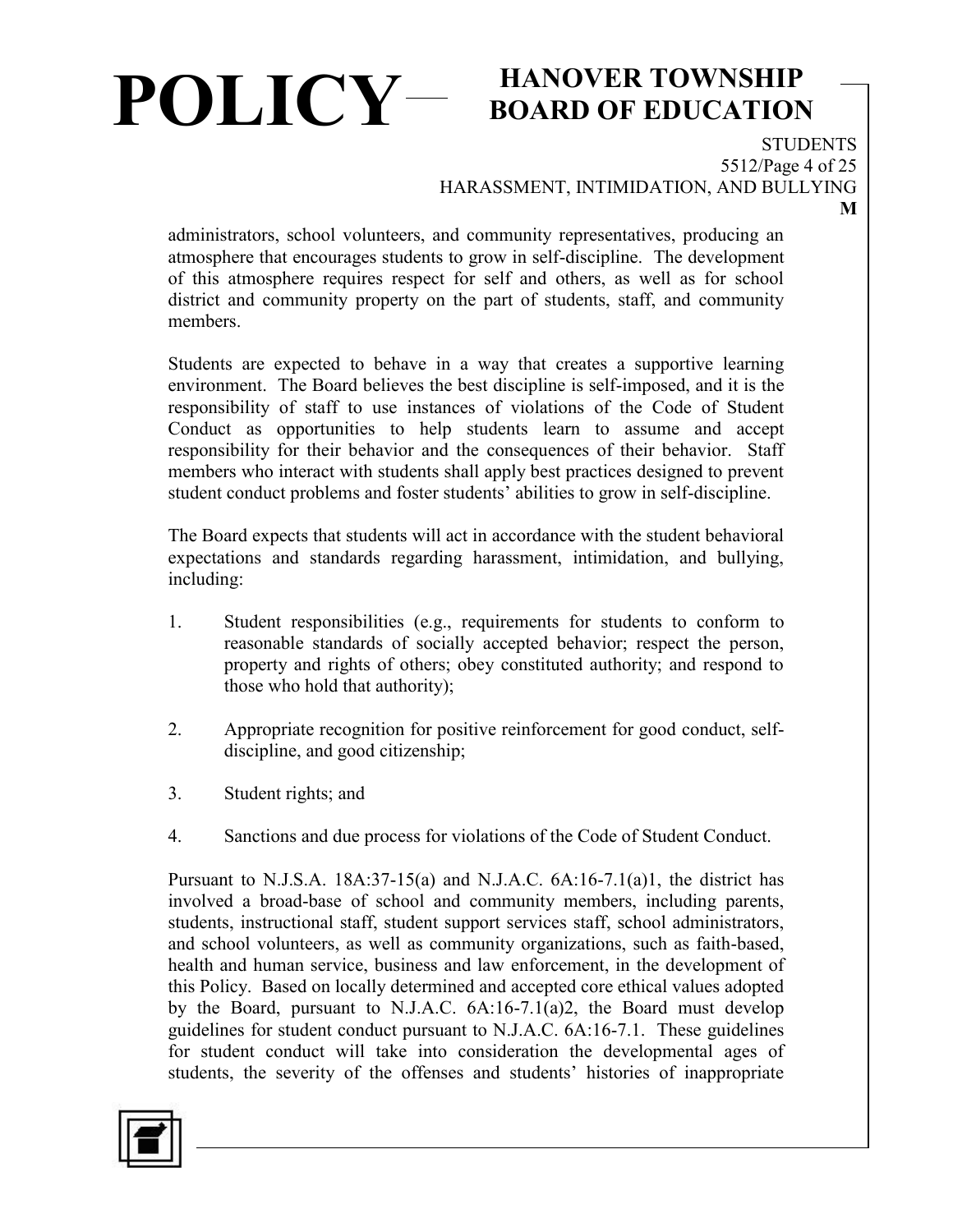# **POLICY HANOVER TOWNSHIP**

## **BOARD OF EDUCATION**

**STUDENTS** 5512/Page 5 of 25 HARASSMENT, INTIMIDATION, AND BULLYING

behaviors, and the mission and physical facilities of the individual school(s) in the district. This Policy requires all students in the district to adhere to the rules established by the school district and to submit to the remedial and consequential measures that are appropriately assigned for infractions of these rules.

Pursuant to N.J.A.C. 6A:16-7.1, the Superintendent must annually provide to students and their parents the rules of the district regarding student conduct. Provisions shall be made for informing parents whose primary language is other than English.

The district prohibits active or passive support for acts of harassment, intimidation, or bullying. Students are encouraged to support other students who:

- 1. Walk away from acts of harassment, intimidation, and bullying when they see them;
- 2. Constructively attempt to stop acts of harassment, intimidation, or bullying;
- 3. Provide support to students who have been subjected to harassment, intimidation, or bullying; and
- 4. Report acts of harassment, intimidation, and bullying to the designated school staff member.
- D. Consequences and Appropriate Remedial Actions

Consequences and Appropriate Remedial Actions – Students

The Board of Education requires its school administrators to implement procedures that ensure both the appropriate consequences and remedial responses for students who commit one or more acts of harassment, intimidation, or bullying, consistent with the Code of Student Conduct. The following factors, at a minimum, shall be given full consideration by school administrators in the implementation of appropriate consequences and remedial measures for each act of harassment, intimidation, or bullying by students.

Appropriate remedial action for a student who commits an act of harassment, intimidation, or bullying that takes into account the nature of the behavior; the nature of the student's disability, if any, and to the extent relevant; the

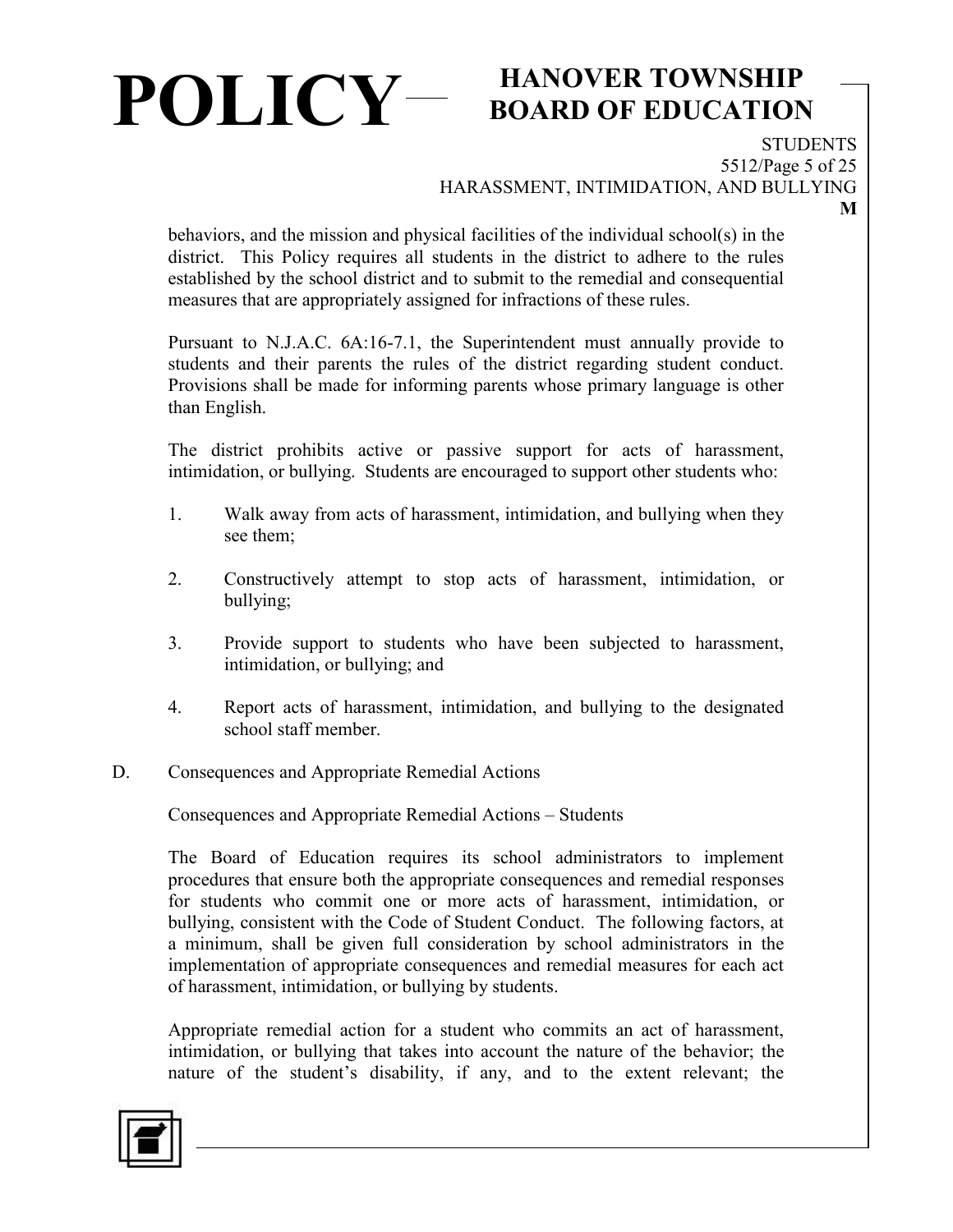## **BOARD OF EDUCATION**

**STUDENTS** 5512/Page 6 of 25

HARASSMENT, INTIMIDATION, AND BULLYING

**M**

developmental age of the student; and the student's history of problem behaviors and performance. The appropriate remedial action may also include a behavioral assessment or evaluation including, but not limited to, a referral to the Child Study Team as appropriate; and supportive interventions and referral services, including those at N.J.A.C. 6A:16-8.

Factors for Determining Consequences – Student Considerations

- 1. Age, developmental and maturity levels of the parties involved and their relationship to the school district;
- 2. Degrees of harm;
- 3. Surrounding circumstances;
- 4. Nature and severity of the behavior(s);
- 5. Incidences of past or continuing patterns of behavior;
- 6. Relationships between the parties involved; and
- 7. Context in which the alleged incidents occurred.

Factors for Determining Consequences – School Considerations

- 1. School culture, climate, and general staff management of the learning environment;
- 2. Social, emotional, and behavioral supports;
- 3. Student-staff relationships and staff behavior toward the student;
- 4. Family, community, and neighborhood situation; and
- 5. Alignment with Board policy and regulations/procedures.

Factors for Determining Remedial Measures

Personal

- 1. Life skill deficiencies;
- 2. Social relationships;
- 3. Strengths;
- 4. Talents;
- 5. Interests;
- 6. Hobbies;
- 7. Extra-curricular activities;
- 8. Classroom participation;
- 9. Academic performance; and
- 10. Relationship to students and the school district.

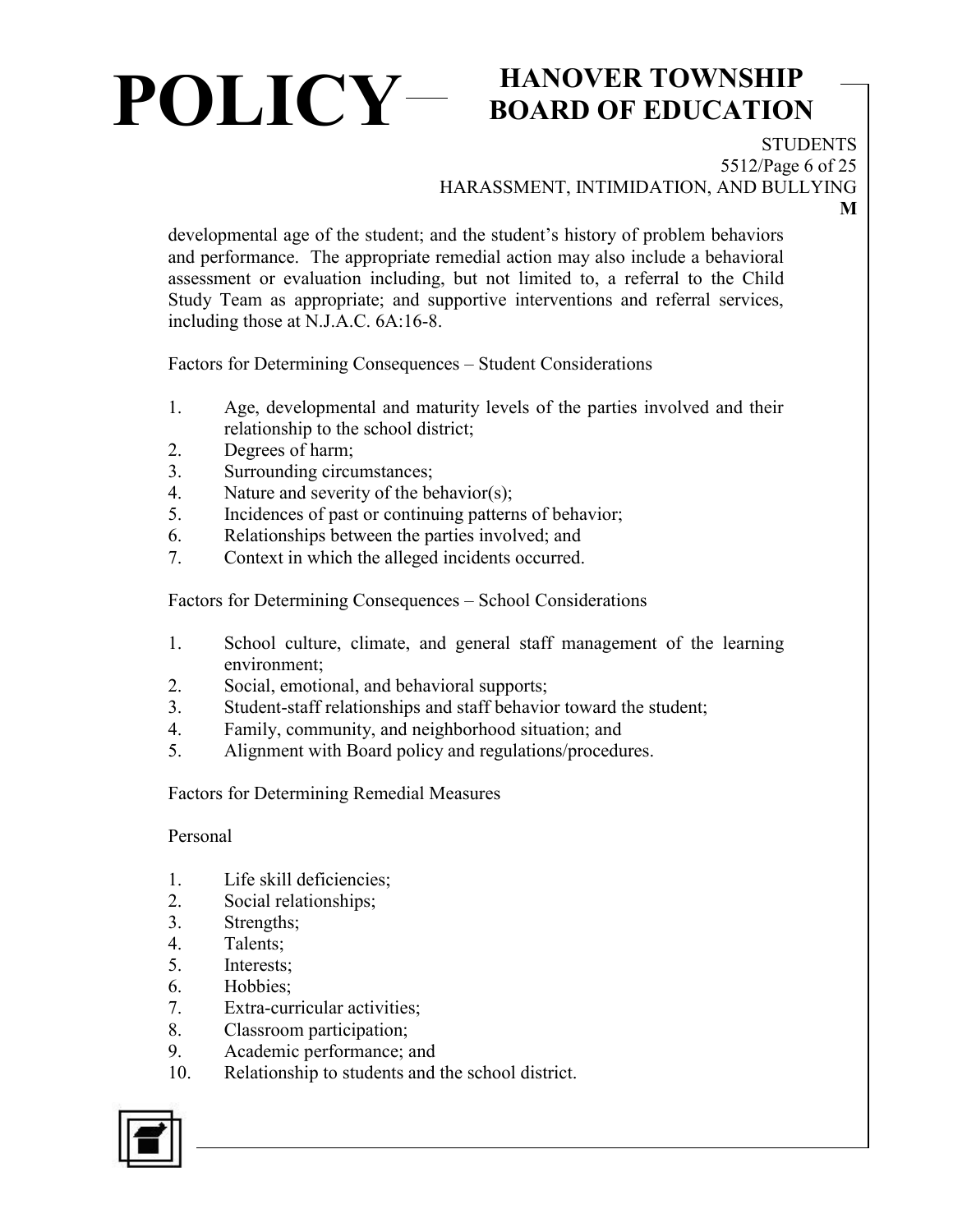## **POLICY HANOVER TOWNSHIP**

## **BOARD OF EDUCATION**

**STUDENTS** 5512/Page 7 of 25 HARASSMENT, INTIMIDATION, AND BULLYING **M**

Environmental

- 1. School culture;
- 2. School climate;
- 3. Student-staff relationships and staff behavior toward the student;
- 4. General staff management of classrooms or other educational environments;
- 5. Staff ability to prevent and manage difficult or inflammatory situations;
- 6. Social-emotional and behavioral supports;
- 7. Social relationships;
- 8. Community activities;
- 9. Neighborhood situation; and
- 10. Family situation.

Consequences for a student who commits one or more acts of harassment, intimidation, or bullying may range from positive behavioral interventions up to and including suspension or expulsion of students, as set forth in the Board's approved Code of Student Conduct pursuant to N.J.A.C. 6A:16-7.1. Consequences for a student who commits an act of harassment, intimidation, or bullying are those that are varied and graded according to the nature of the behavior; the nature of the student's disability, if any, and to the extent relevant; the developmental age of the student**;** and thestudent's history of problem behaviors and performance consistent with the Board's approved Code of Student Conduct and N.J.A.C. 6A:16-7, Student Conduct. The use of negative consequences should occur in conjunction with remediation and not be relied upon as the sole intervention approach.

Remedial measures shall be designed to correct the problem behavior, prevent another occurrence of the problem, protect and provide support for the victim of the act, and take corrective action for documented systemic problems related to harassment, intimidation, or bullying. The consequences and remedial measures may include, but are not limited to, the examples listed below:

Examples of Consequences

- 1. Admonishment;
- 2. Temporary removal from the classroom;
- 3. Deprivation of privileges;
- 4. Classroom or administrative detention;

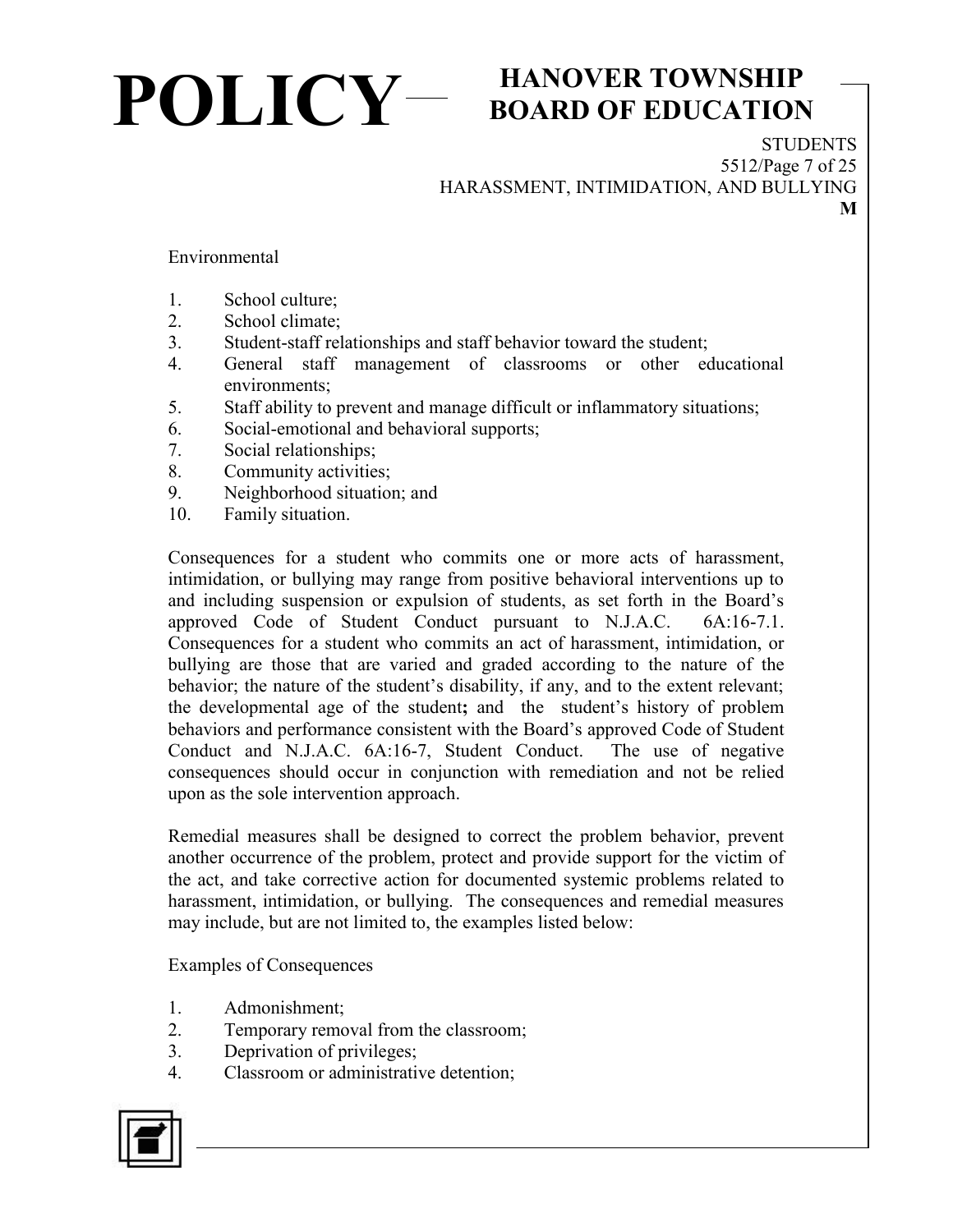#### **BOARD OF EDUCATION**

**STUDENTS** 5512/Page 8 of 25 HARASSMENT, INTIMIDATION, AND BULLYING **M**

- 5. Referral to disciplinarian;
- 6. In-school suspension;
- 7. Out-of-school suspension (short-term or long-term);
- 8. Reports to law enforcement or other legal action; or
- 9. Expulsion.

Examples of Remedial Measures

Personal – Student Exhibiting Bullying Behavior

- 1. Develop a behavioral contract with the student. Ensure the student has a voice in the outcome and can identify ways he or she can solve the problem and change behaviors;
- 2. Meet with parents to develop a family agreement to ensure the parent and the student understand school rules and expectations;
- 3. Explain the long-term negative consequences of harassment, intimidation, and bullying on all involved;
- 4. Ensure understanding of consequences, if harassment, intimidation, and bullying behavior continues;
- 5. Meet with school counselor, school social worker, or school psychologist to decipher mental health issues (e.g., what is happening and why?);
- 6. Develop a learning plan that includes consequences and skill building;
- 7. Consider wrap-around support services or after-school programs or services;
- 8. Provide social skill training, such as impulse control, anger management, developing empathy, and problem solving;
- 9. Arrange for an apology, preferably written;
- 10. Require a reflective essay to ensure the student understands the impact of his or her actions on others;
- 11. Have the student research and teach a lesson to the class about bullying, empathy, or a similar topic;
- 12. Arrange for restitution (i.e., compensation, reimbursement, amends, repayment), particularly when personal items were damaged or stolen;
- 13. Explore age-appropriate restorative (i.e., healing, curative, recuperative) practices; and
- 14. Schedule a follow-up conference with the student.

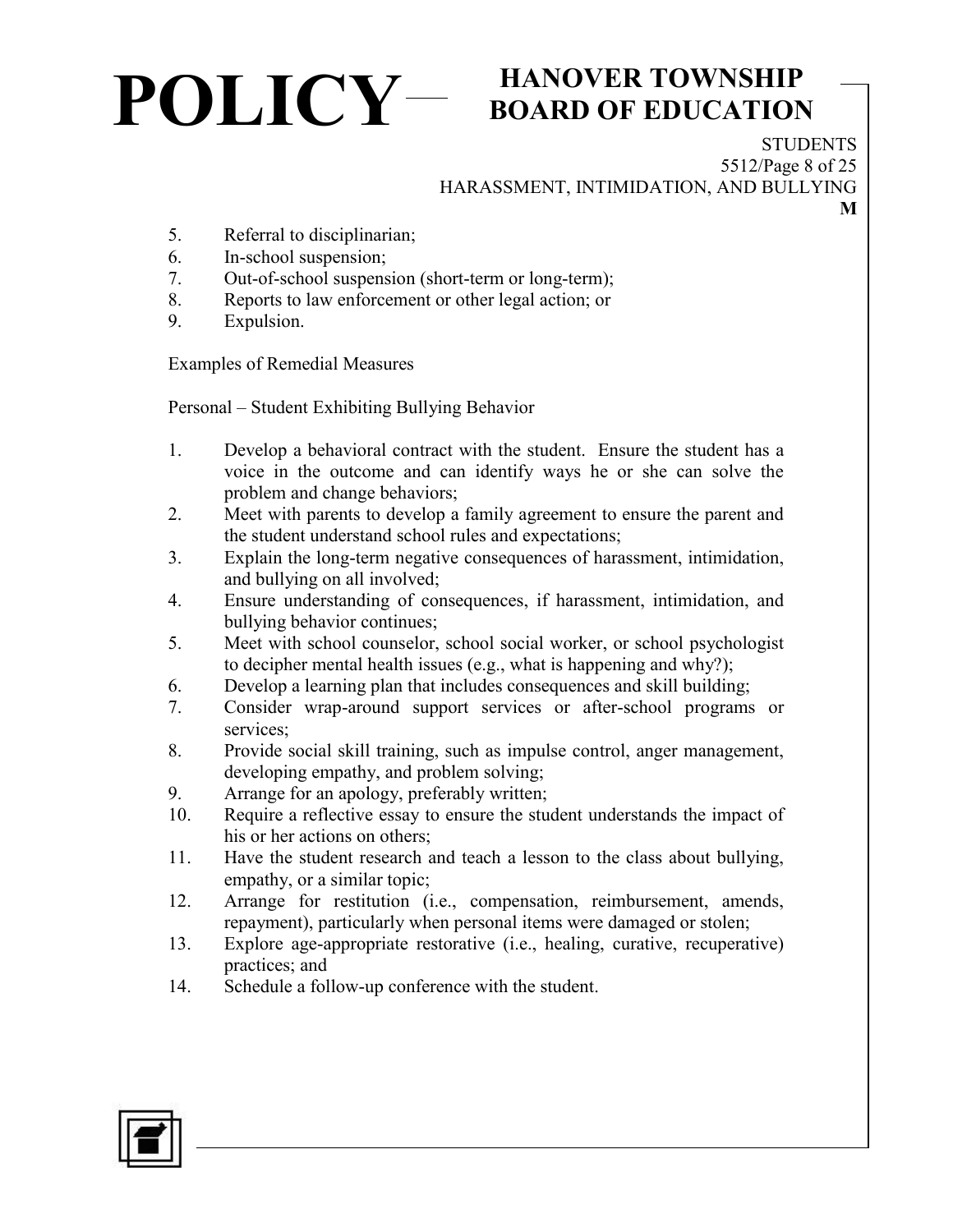## **BOARD OF EDUCATION**

**STUDENTS** 5512/Page 9 of 25 HARASSMENT, INTIMIDATION, AND BULLYING

**M**

Personal – Target/Victim

- 1. Meet with a trusted staff member to explore the student's feelings about the incident;
- 2. Develop a plan to ensure the student's emotional and physical safety at school;
- 3. Have the student meet with the school counselor or school social worker to ensure he or she does not feel responsible for the bullying behavior;
- 4. Ask students to log behaviors in the future;
- 5. Help the student develop skills and strategies for resisting bullying; and
- 6. Schedule a follow-up conference with the student.

Parents, Family, and Community

- 1. Develop a family agreement;
- 2. Refer the family for family counseling; and
- 3. Offer parent education workshops related to bullying and social-emotional learning.

Examples of Remedial Measures – Environmental (Classroom, School Building, or School District)

- 1. Analysis of existing data to identify bullying issues and concerns;
- 2. Use of findings from school surveys (e.g., school climate surveys);
- 3. Focus groups;
- 4. Mailings postal and email;
- 5. Cable access television;
- 6. School culture change;
- 7. School climate improvement;
- 8. Increased supervision in "hot spots" (e.g., locker rooms, hallways, playgrounds, cafeterias, school perimeters, buses);
- 9. Adoption of evidence-based systemic bullying prevention practices and programs;
- 10. Training for all certificated and non-certificated staff to teach effective prevention and intervention skills and strategies;
- 11. Professional development plans for involved staff;
- 12. Participation of parents and other community members and organizations (e.g., Parent Teacher Associations, Parent Teacher Organizations) in the educational program and in problem-solving bullying issues;

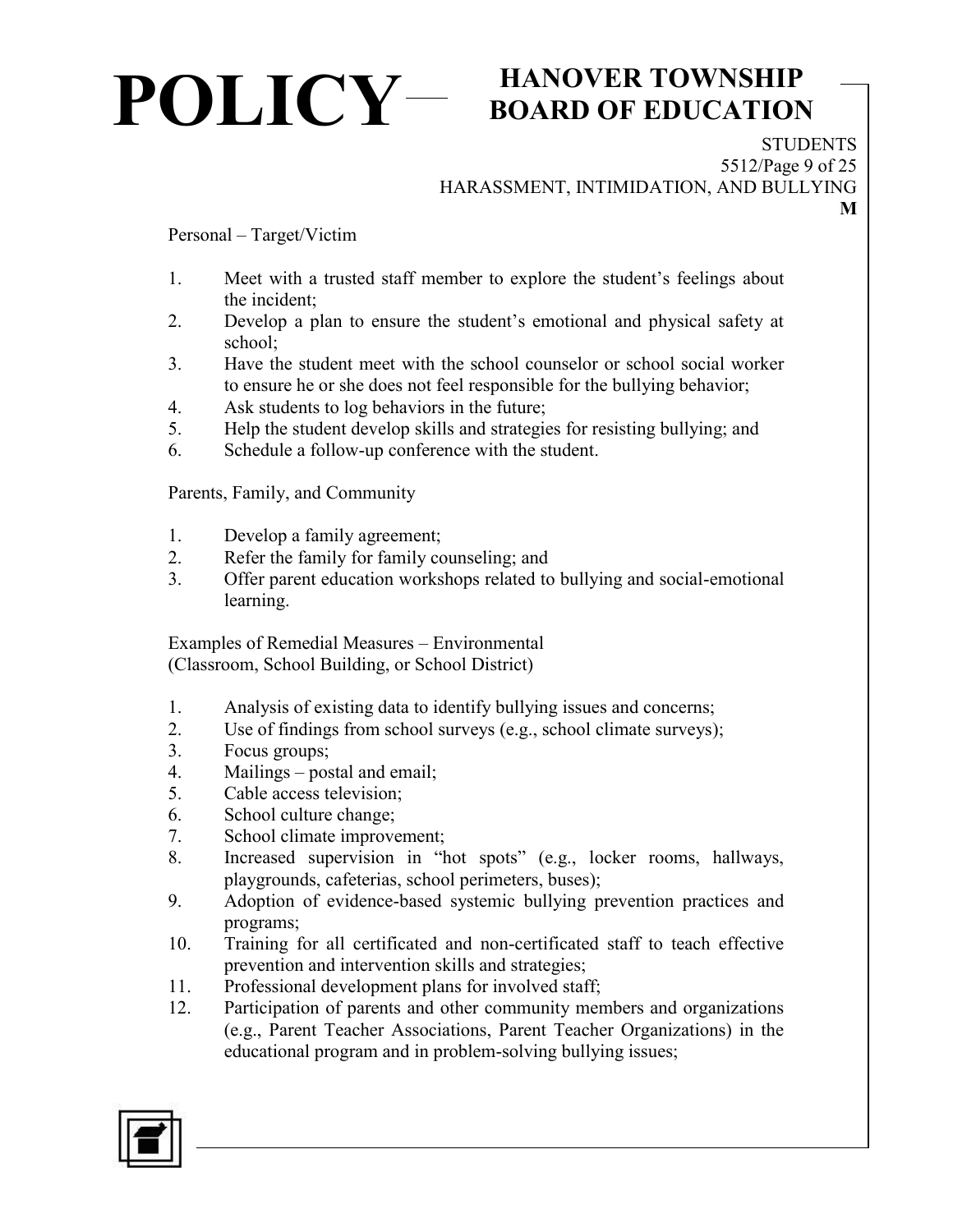## **BOARD OF EDUCATION**

**STUDENTS** 

**M**

5512/Page 10 of 25

HARASSMENT, INTIMIDATION, AND BULLYING

- 13. Formation of professional learning communities to address bullying problems;
- 14. Small or large group presentations for fully addressing the actions and the school's response to the actions, in the context of the acceptable student and staff member behavior and the consequences of such actions;
- 15. School policy and procedure revisions;
- 16. Modifications of schedules;
- 17. Adjustments in hallway traffic;
- 18. Examination and adoption of educational practices for actively engaging students in the learning process and in bonding students to pro-social institutions and people;
- 19. Modifications in student routes or patterns traveling to and from school;
- 20. Supervision of student victims before and after school, including school transportation;
- 21. Targeted use of monitors (e.g., hallway, cafeteria, locker room, playground, school perimeter, bus);
- 22. Targeted use of teacher aides;
- 23. Disciplinary action, including dismissal, for school staff who contributed to the problem;
- 24. Supportive institutional interventions, including participation in the Intervention and Referral Services Team, pursuant to N.J.A.C. 6A:16-8;
- 25. Parent conferences;
- 26. Family counseling;
- 27. Development of a general harassment, intimidation, and bullying response plan;
- 28. Behavioral expectations communicated to students and parents;
- 29. Participation of the entire student body in problem-solving harassment, intimidation, and bullying issues;
- 30. Recommendations of a student behavior or ethics council;
- 31. Participation in peer support groups;
- 32. School transfers; and
- 33. Involvement of law enforcement officers, including school resource officers and juvenile officers or other appropriate legal action.

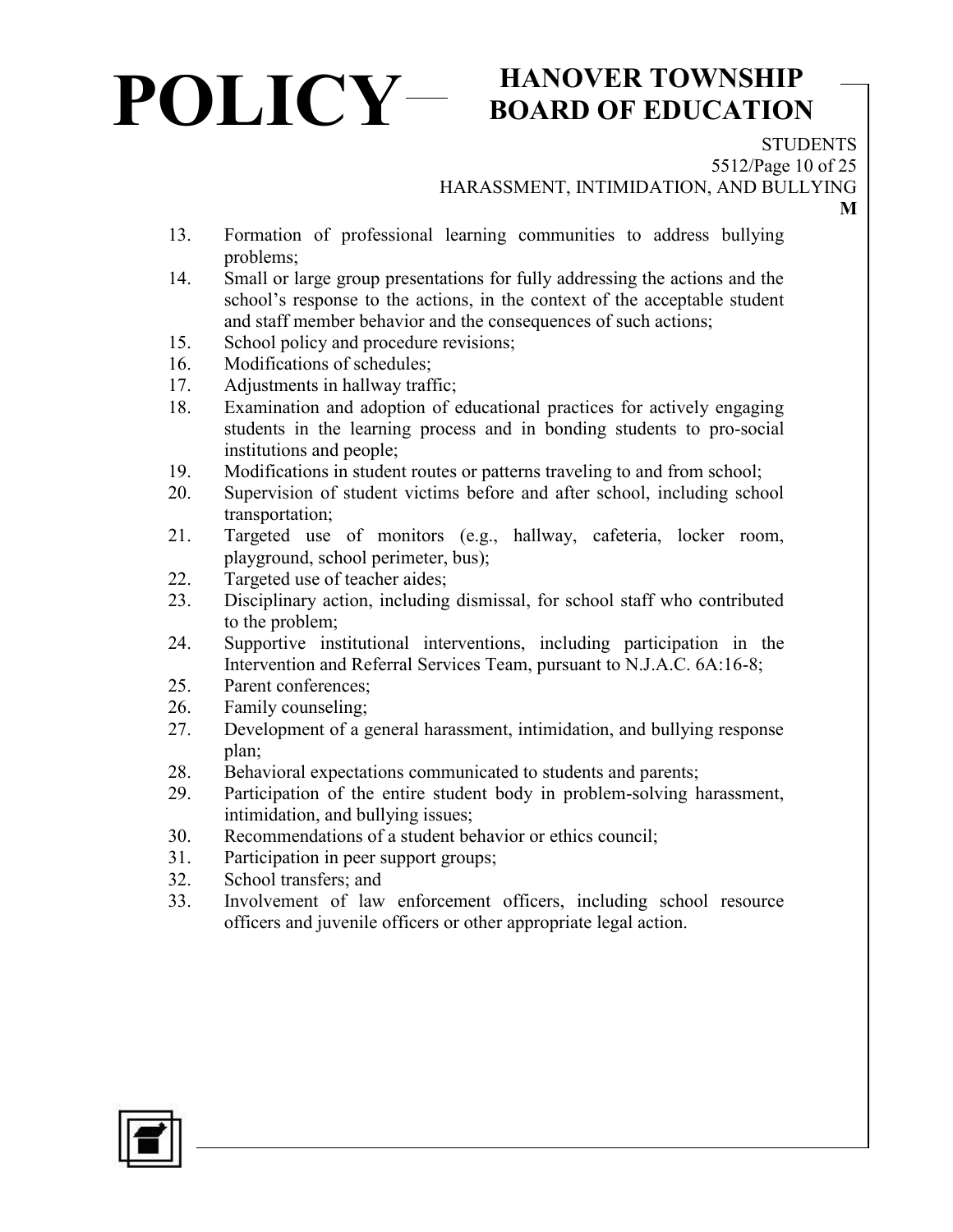## **BOARD OF EDUCATION**

**STUDENTS** 5512/Page 11 of 25 HARASSMENT, INTIMIDATION, AND BULLYING

Consequences and Appropriate Remedial Actions – Adults

The district will also impose appropriate consequences and remedial actions to an adult who commits an act of harassment, intimidation, or bullying of a student. The consequences may include, but not be limited to: verbal or written reprimand, increment withholding, legal action, disciplinary action, termination, and/or bans from providing services, participating in school district-sponsored programs, or being in school buildings or on school grounds. Remedial measures may include, but not be limited to: in or out-of-school counseling, professional development programs, and work environment modifications.

Target/Victim Support

Districts should identify a range of strategies and resources that will be available to individual victims of harassment, intimidation, and bullying, and respond in a manner that provides relief to victims and does not stigmatize victims or further their sense of persecution. The type, diversity, location, and degree of support are directly related to the student's perception of safety.

Sufficient safety measures should be undertaken to ensure the victims' physical and social-emotional well-being and their ability to learn in a safe, supportive, and civil educational environment.

Examples of support for student victims of harassment, intimidation, and bullying include:

- 1. Teacher aides;
- 2. Hallway and playground monitors;
- 3. Partnering with a school leader;
- 4. Provision of an adult mentor;
- 5. Assignment of an adult "shadow" to help protect the student;
- 6. Seating changes;
- 7. Schedule changes;
- 8. School transfers;
- 9. Before- and after-school supervision;
- 10. School transportation supervision;
- 11. Counseling; and
- 12. Treatment or therapy.

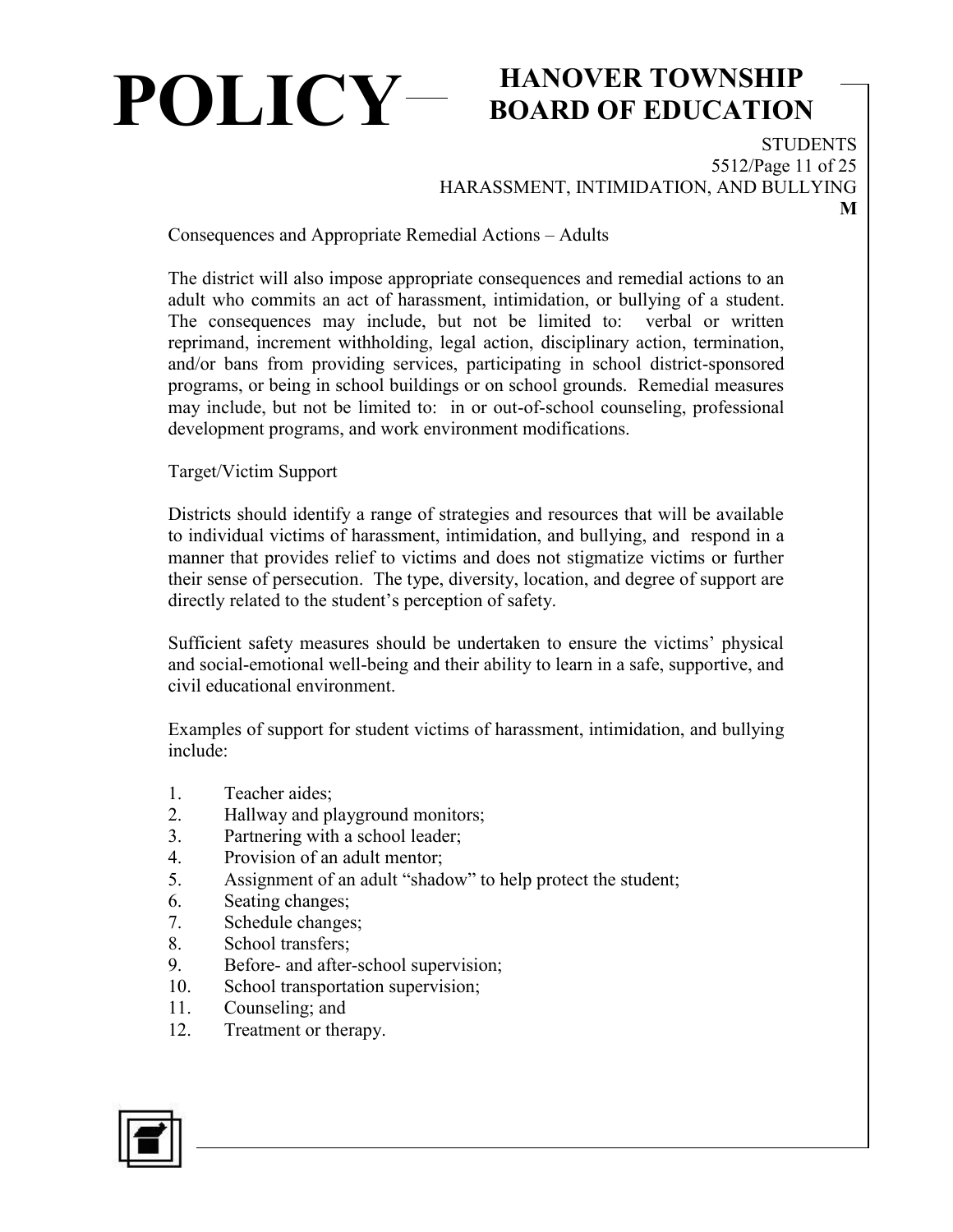## **BOARD OF EDUCATION**

**STUDENTS** 5512/Page 12 of 25 HARASSMENT, INTIMIDATION, AND BULLYING

E. Harassment, Intimidation, and Bullying Reporting Procedure

The Board of Education requires the Principal at each school to be responsible for receiving complaints alleging violations of this Policy. All Board members, school employees, and volunteers and contracted service providers who have contact with students are required to verbally report alleged violations of this Policy to the Principal or the Principal's designee on the same day when the individual witnessed or received reliable information regarding any such incident. All Board members, school employees, and volunteers and contracted service providers who have contact with students, also shall submit a report in writing to the Principal within two school days of the verbal report.

The Principal or designee will inform the parents of all students involved in alleged incidents, and, as appropriate, may discuss the availability of counseling and other intervention services. The Principal or designee shall take into account the circumstances of the incident when providing notification to parents of all students involved in the reported harassment, intimidation, or bullying incident and when conveying the nature of the incident, including the actual or perceived protected category motivating the alleged offense.The Principal, upon receiving a verbal or written report, may take interim measures to ensure the safety, health, and welfare of all parties pending the findings of the investigation.

Students, parents, and visitors are encouraged to report alleged violations of this Policy to the Principal on the same day when the individual witnessed or received reliable information regarding any such incident.

A person may report, verbally or in writing, an act of harassment, intimidation, or bullying committed by an adult or youth against a student anonymously. The Board will not take formal disciplinary action based solely on the anonymous report.

A Board member or school employee who promptly reports an incident of harassment, intimidation, or bullying and who makes this report in compliance with the procedures set forth in this Policy, is immune from a cause of action for damages arising from any failure to remedy the reported incident.

In accordance with the provisions of N.J.S.A. 18A:37-18, the harassment, intimidation, and bullying law does not prevent a victim from seeking redress under any other available law, either civil or criminal, nor does it create or alter any tort liability.

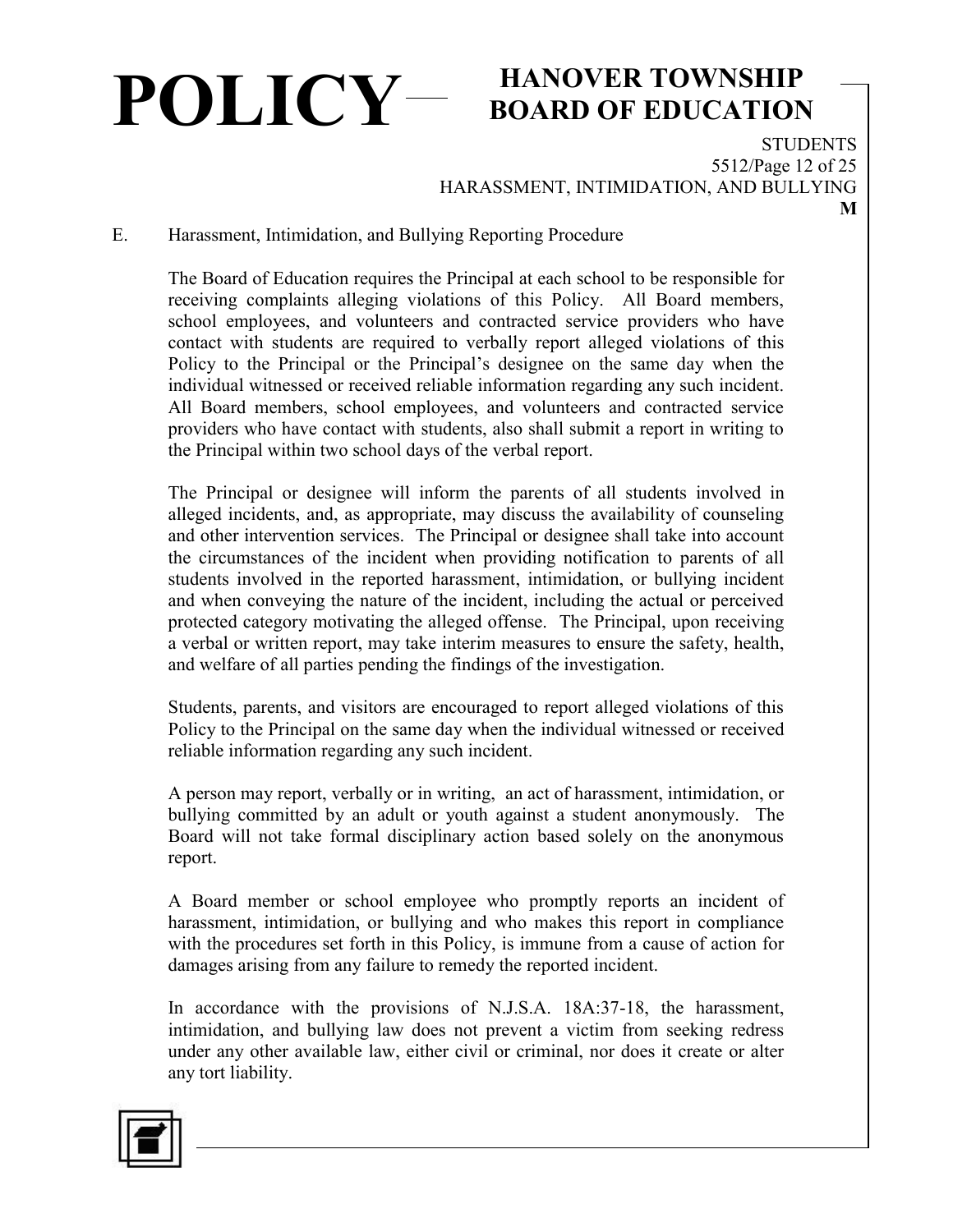## **BOARD OF EDUCATION**

**STUDENTS** 5512/Page 13 of 25 HARASSMENT, INTIMIDATION, AND BULLYING

The district may consider every mechanism available to simplify reporting, including standard reporting forms and/or web-based reporting mechanisms. For anonymous reporting, the district may consider locked boxes located in areas of a school where reports can be submitted without fear of being observed.

A school administrator who receives a report of harassment, intimidation, and bullying from a district employee, and fails to initiate or conduct an investigation, or who should have known of an incident of harassment, intimidation, or bullying and fails to take sufficient action to minimize or eliminate the harassment, intimidation, or bullying, may be subject to disciplinary action.

- F. Anti-Bullying Coordinator, Anti-Bullying Specialist, and School Safety/School Climate Team(s)
	- 1. The Superintendent shall appoint a district Anti-Bullying Coordinator. The Superintendent shall make every effort to appoint an employee of the school district to this position.

The district Anti-Bullying Coordinator shall:

- a. Be responsible for coordinating and strengthening the school district's policies to prevent, identify, and address harassment, intimidation, or bullying of students;
- b. Collaborate with school Anti-Bullying Specialists in the district, the Board of Education, and the Superintendent to prevent, identify, and respond to harassment, intimidation, or bullying of students in the district;
- c. Provide data, in collaboration with the Superintendent, to the Department of Education regarding harassment, intimidation, or bullying of students;
- d. Execute such other duties related to school harassment, intimidation, or bullying as requested by the Superintendent; and
- e. Meet at least twice a school year with the school Anti-Bullying Specialist(s) to discuss and strengthen procedures and policies to

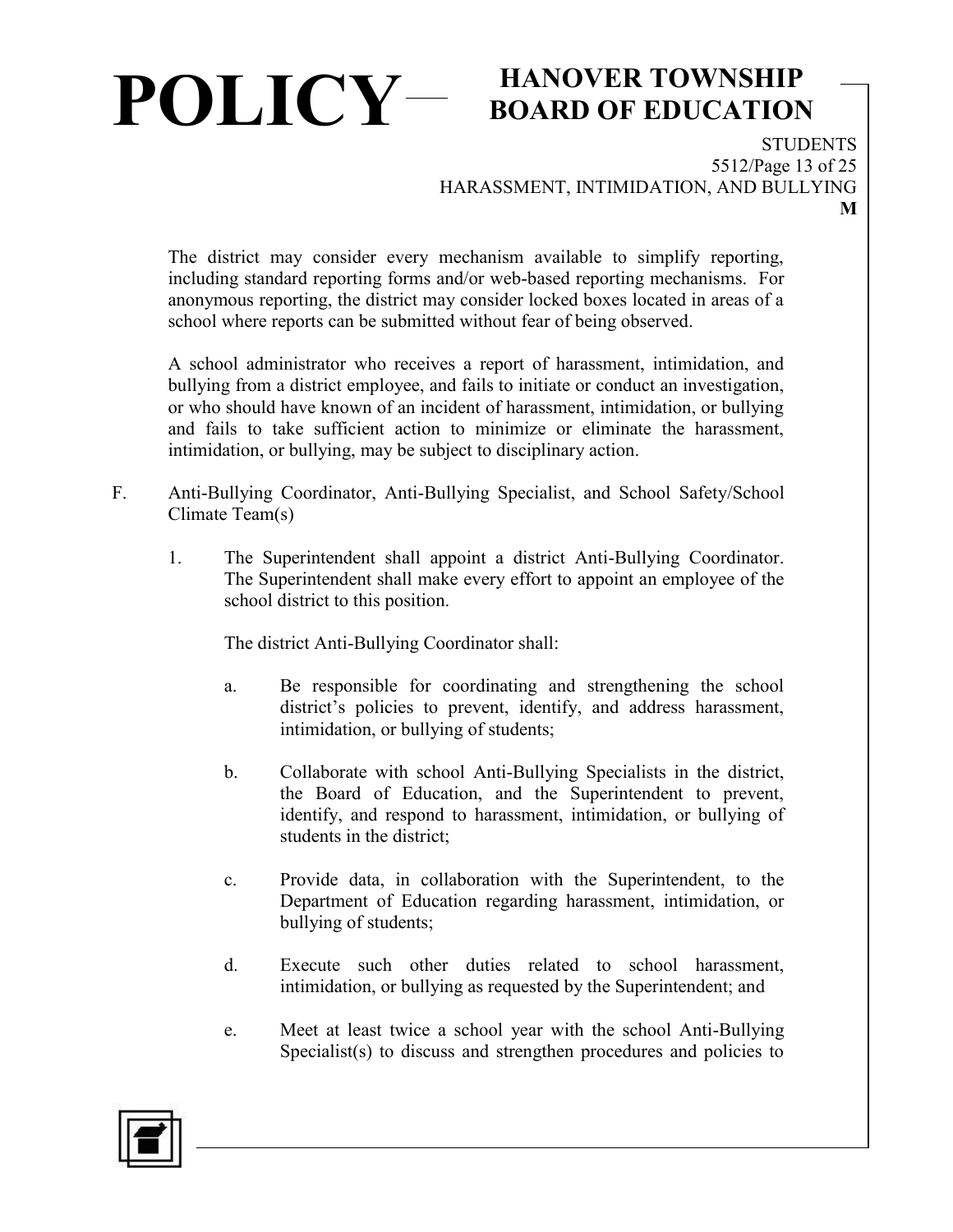## **BOARD OF EDUCATION**

**STUDENTS** 5512/Page 14 of 25

HARASSMENT, INTIMIDATION, AND BULLYING

prevent, identify, and address harassment, intimidation, and bullying in the district.

2. The Principal in each school shall appoint a school Anti-Bullying Specialist. The Anti-Bullying Specialist shall be a guidance counselor, school psychologist, or other certified staff member trained to be the Anti-Bullying Specialist from among the currently employed staff in the school.

The school Anti-Bullying Specialist shall:

- a. Chair the School Safety**/**School Climate Team as provided in N.J.S.A. 18A:37-21;
- b. Lead the investigation of incidents of harassment, intimidation, or bullying in the school; and
- c. Act as the primary school official responsible for preventing, identifying, and addressing incidents of harassment, intimidation, or bullying in the school.
- 3. A School Safety**/**School Climate Team shall be formed in each school in the district to develop, foster, and maintain a positive school climate by focusing on the on-going systemic operational procedures and educational practices in the school, and to address issues such as harassment, intimidation, or bullying that affect school climate and culture. Each School Safety**/**School Climate Team shall meet, at a minimum, two times per school year. The School Safety**/**School Climate Team shall consist of the Principal or the Principal's designee who, if possible, shall be a senior administrator in the school and the following appointees of the Principal: a teacher in the school; a school Anti-Bullying Specialist; a parent of a student in the school; and other members to be determined by the Principal. The school Anti-Bullying Specialist shall serve as the chair of the School Safety**/**School Climate Team.

The School Safety**/**School Climate Team shall:

- a. Receive records of all complaints of harassment, intimidation, or bullying of students that have been reported to the Principal;
- b. Receive copies of all reports prepared after an investigation of an incident of harassment, intimidation, or bullying;

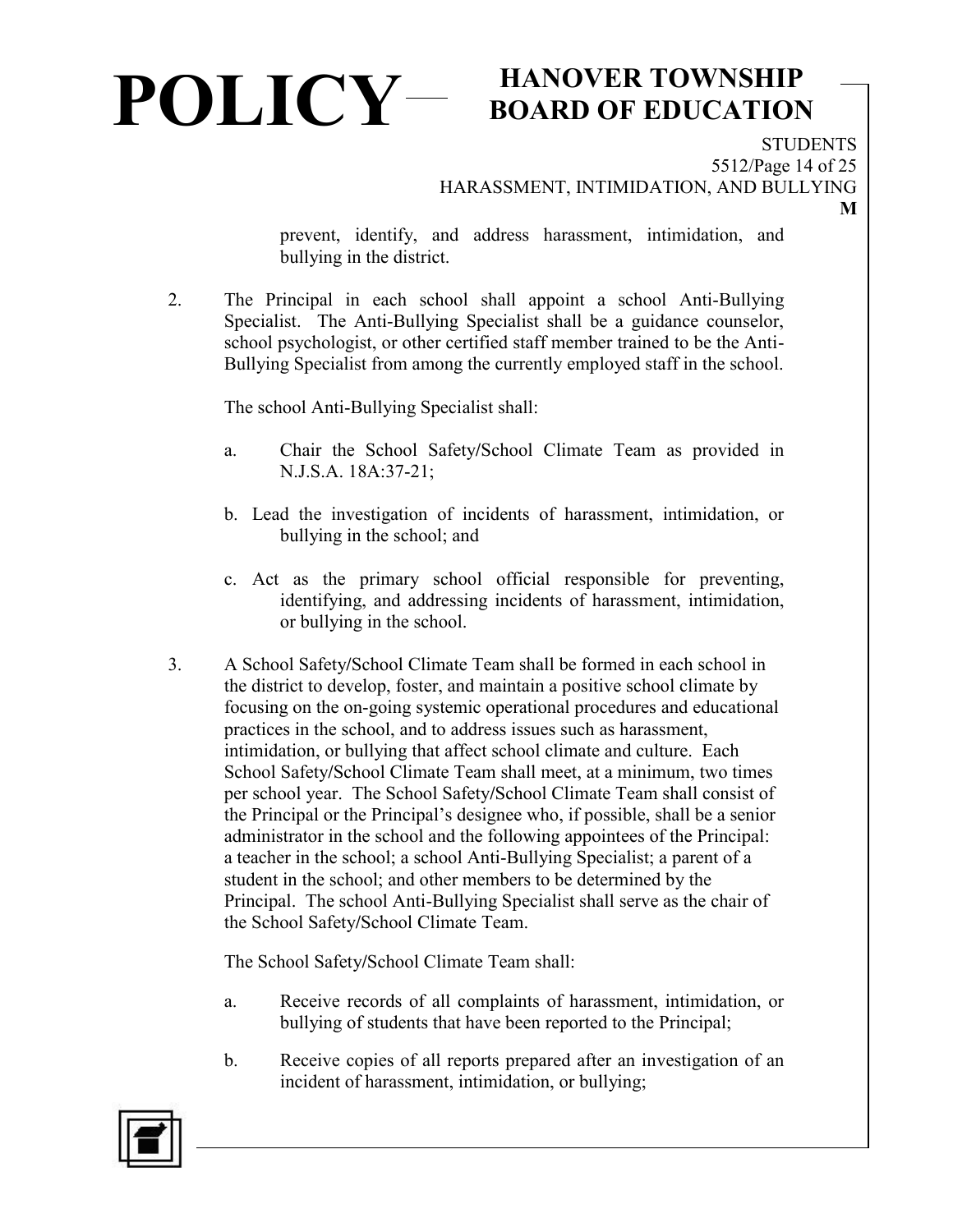#### **BOARD OF EDUCATION**

**STUDENTS** 5512/Page 15 of 25 HARASSMENT, INTIMIDATION, AND BULLYING

- c. Identify and address patterns of harassment, intimidation, or bullying of students in the school;
- d. Review and strengthen school climate and the policies of the school in order to prevent and address harassment, intimidation, or bullying of students;
- e. Educate the community, including students, teachers, administrative staff, and parents, to prevent and address harassment, intimidation, or bullying of students;
- f. Participate in the training required pursuant to the provisions of N.J.S.A. 18A:37-13 et seq. and other training which the Principal or the district Anti-Bullying Coordinator may request. The School Safety**/**School Climate Team shall be provided professional development opportunities that may address effective practices of successful school climate programs or approaches; and
- g. Execute such other duties related to harassment, intimidation, or bullying as requested by the Principal or district Anti-Bullying Coordinator.

Notwithstanding any provision of N.J.S.A. 18A:37-21 to the contrary, a parent who is a member of the School Safety**/**School Climate Team shall not participate in the activities of the team set forth in 3. a., b., or c. above or any other activities of the team which may compromise the confidentiality of a student, consistent with, at a minimum, the requirements of the Family Educational Rights and Privacy Act (20 U.S.C. Section 1232 and 34 CFR Part 99), N.J.A.C. 6A:32-7, Student Records and N.J.A.C. 6A:14-2.9, Student Records.

G. Harassment, Intimidation, and Bullying Investigation

The Board requires a thorough and complete investigation to be conducted for each report of violations and complaints which either identify harassment, intimidation, or bullying or describe behaviors that indicate harassment, intimidation, or bullying.

The investigation shall be initiated by the Principal or the Principal's designee within one school day of the verbal report of the incident. The investigation shall be conducted by the school Anti-Bullying Specialist in coordination with the

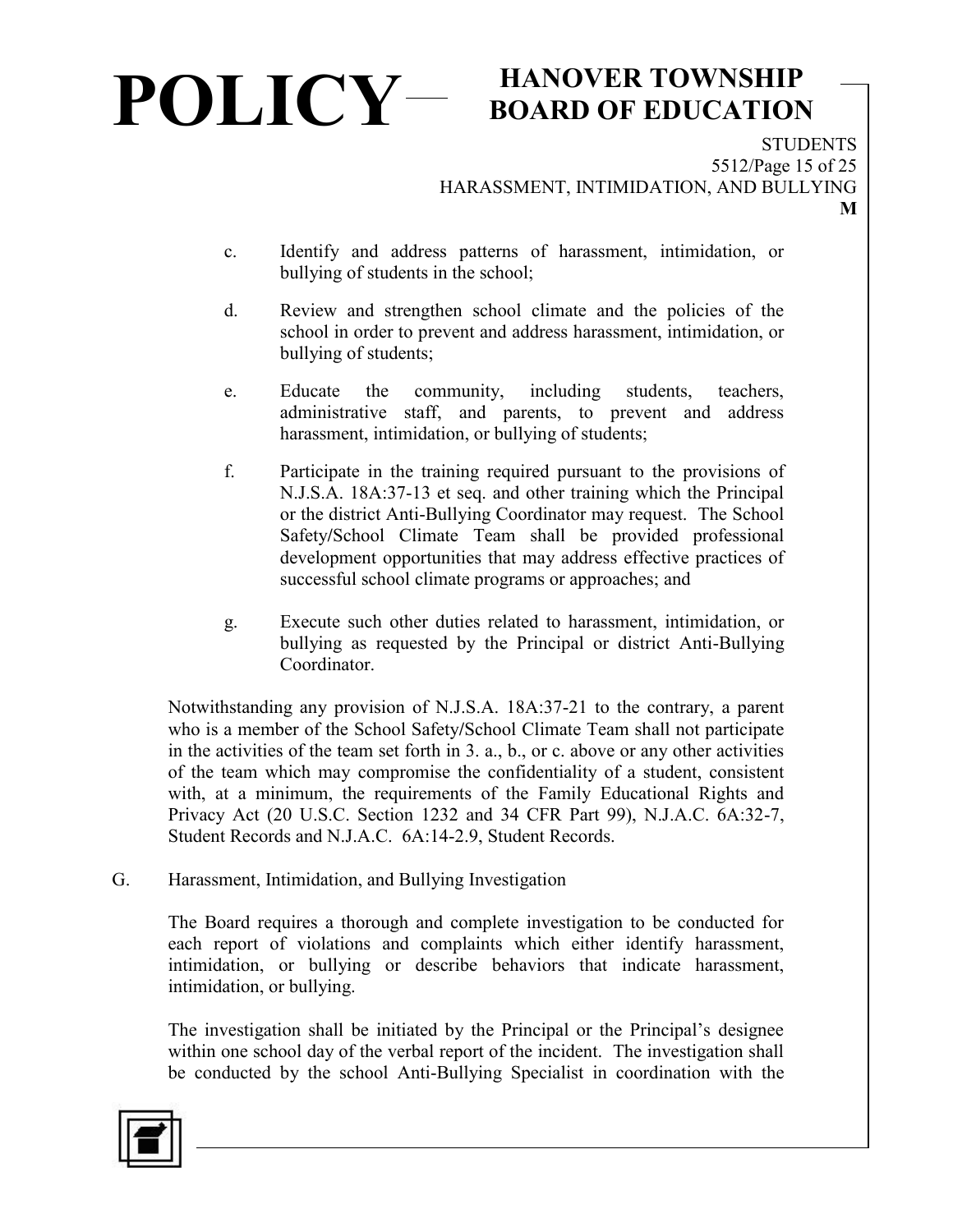## **BOARD OF EDUCATION**

**STUDENTS** 5512/Page 16 of 25

HARASSMENT, INTIMIDATION, AND BULLYING

Principal. The Principal may appoint additional personnel who are not school Anti-Bullying Specialists to assist with the investigation. Investigations or complaints concerning adult conduct shall not be investigated by a member of the same bargaining unit as the individual who is the subject of the investigation. An investigation concerning a staff member shall not be conducted by a staff member who is supervised by the staff member being investigated or who is an administrator in the district. The Principal or designee, in consultation with the Superintendent or designee, will appoint a staff member to complete these investigations.

The investigation shall be completed and the written findings submitted to the Principal as soon as possible, but not later than ten school days from the date of the written report of the incident. Should information regarding the reported incident and the investigation be received after the end of the ten-day period, the school Anti-Bullying Specialist shall amend the original report of the results of the investigation to ensure there is an accurate and current record of the facts and activities concerning the reported incident.

The Principal shall proceed in accordance with the Code of Student Conduct, as appropriate, based on the investigation findings. The Principal shall submit the report to the Superintendent within two school days of the completion of the investigation and in accordance with the Administrative Procedures Act (N.J.S.A. 52:14B-1 et seq.). As appropriate to the findings from the investigation, the Superintendent shall ensure the Code of Student Conduct has been implemented and may decide to provide intervention services, order counseling, establish training programs to reduce harassment, intimidation, or bullying and enhance school climate, impose discipline, or take or recommend other appropriate action, as necessary.

The Superintendent shall report the results of each investigation to the Board of Education no later than the date of the regularly scheduled Board of Education meeting following the completion of the investigation. The Superintendent's report shall include information on any consequences imposed under the Code of Student Conduct, any services provided, training established, or other action taken or recommended by the Superintendent.

Parents of involved student offenders and targets/victims shall be provided with information about the investigation, in accordance with Federal and State law and regulation. The information to be provided to parents shall include the nature of the investigation, whether the district found evidence of harassment, intimidation,

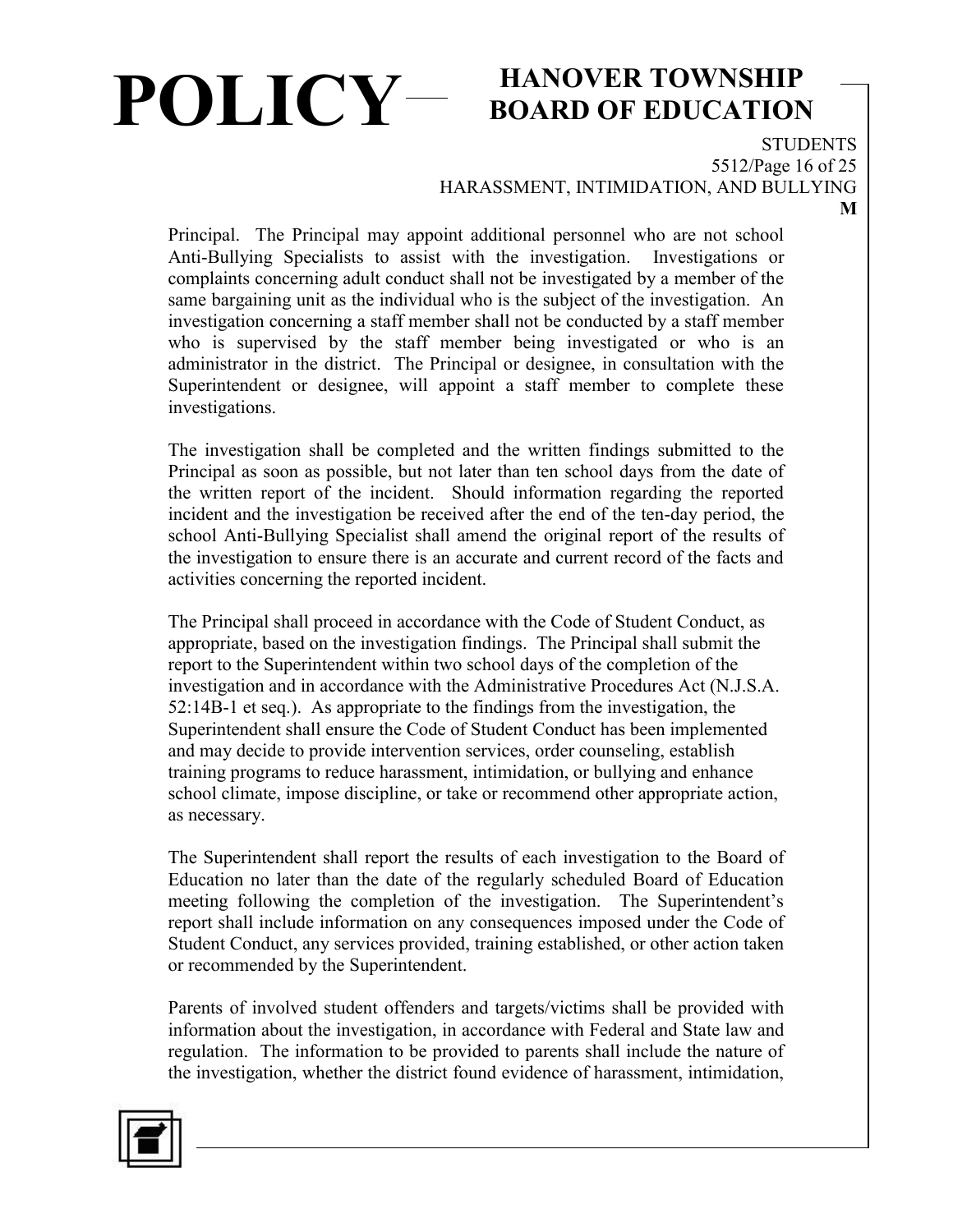## **BOARD OF EDUCATION**

**STUDENTS** 5512/Page 17 of 25 HARASSMENT, INTIMIDATION, AND BULLYING

or bullying, and whether consequences were imposed or services provided to address the incident of harassment, intimidation, or bullying. This information shall be provided in writing within five school days after the results of the investigation are reported to the Board of Education.

A parent may request a hearing before the Board of Education after receiving the written information about the investigation. Any request for such a hearing shall be filed with the Board Secretary no later than sixty calendar days after the written information is provided to the parents.The hearing shall be held within ten business days of the request. The Board of Education shall conduct the hearing in executive session, pursuant to the Open Public Meetings Act (N.J.S.A. 10:4-1 et seq.), to protect the confidentiality of the students. At the hearing, the Board may hear testimony from and consider information provided by the school Anti-Bullying Specialist and others, as appropriate, regarding the incident, the findings from the investigation of the incident, recommendations for consequences or services, and any programs instituted to reduce such incidents, prior to rendering a determination.

At the regularly scheduled Board of Education meeting following its receipt of the Superintendent's report on the results of the investigations to the Board or following a hearing in executive session, the Board shall issue a decision, in writing, to affirm, reject, or modify the Superintendent's decision. The Board's decision may be appealed to the Commissioner of Education, in accordance with N.J.A.C. 6A:3, Controversies and Disputes, no later than ninety days after issuance of the Board of Education's decision.

A parent, student, or organization may file a complaint with the Division on Civil Rights within one hundred eighty days of the occurrence of any incident of harassment, intimidation, or bullying based on membership in a protected group as enumerated in the "Law Against Discrimination," P.L.1945, c.169 (C.10:5-1 et seq.).

H. Range of Responses to an Incident of Harassment, Intimidation, or Bullying

The Board shall establish a range of responses to harassment, intimidation, and bullying incidents and the Principal and the Anti-Bullying Specialist shall appropriately apply these responses once an incident of harassment, intimidation, or bullying is confirmed. The Superintendent shall respond to confirmed harassment, intimidation, and bullying, according to the parameters described in this Policy. The range of ways in which school staff will respond shall include an

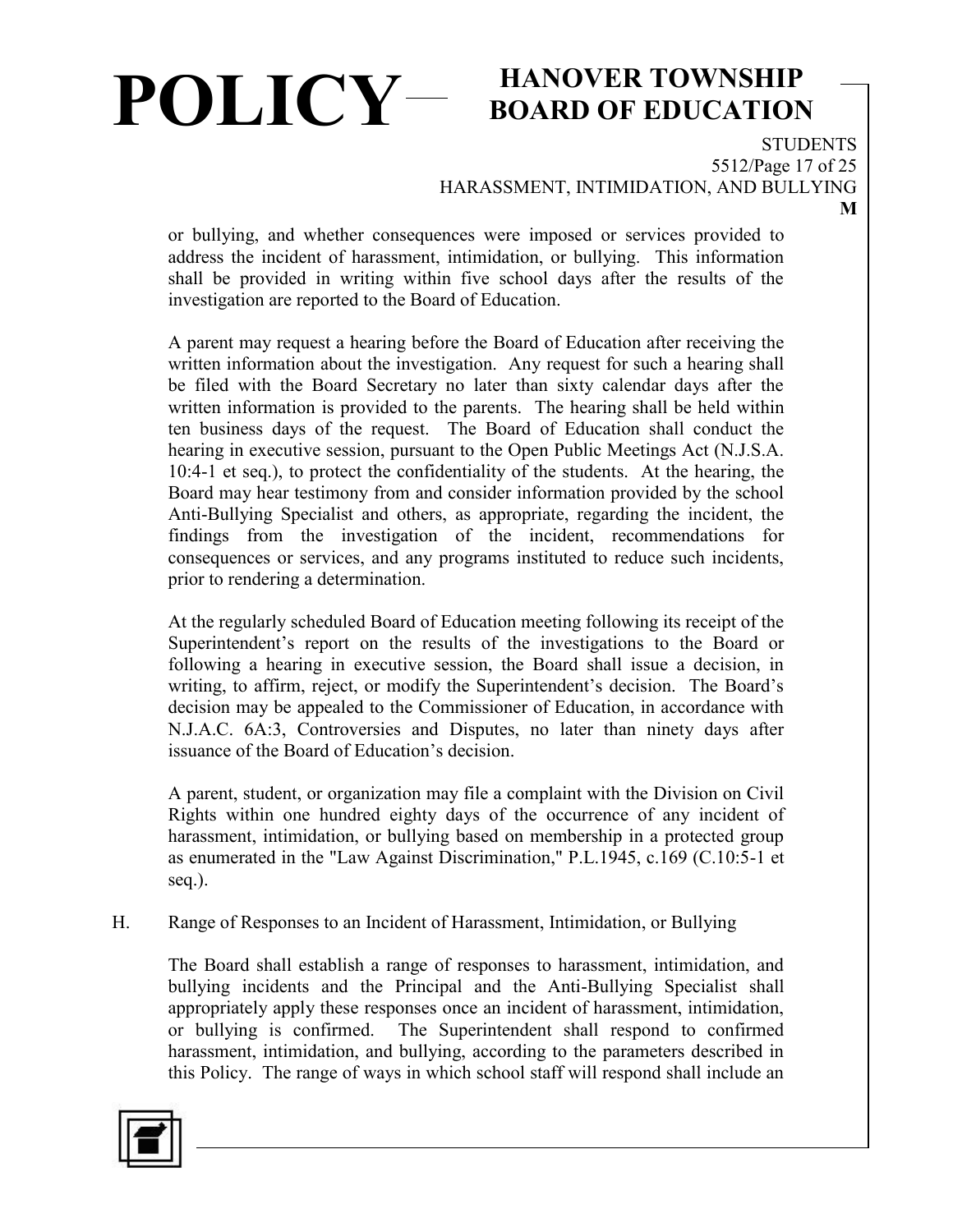### **BOARD OF EDUCATION**

**STUDENTS** 5512/Page 18 of 25 HARASSMENT, INTIMIDATION, AND BULLYING **M**

appropriate combination of counseling, support services, intervention services, and other programs. The Board recognizes that some acts of harassment, intimidation, or bullying may be isolated incidents requiring the school officials respond appropriately to the individual(s) committing the acts. Other acts may be so serious or parts of a larger pattern of harassment, intimidation, or bullying that they require a response either at the classroom, school building, or school district level or by law enforcement officials.

For every incident of harassment, intimidation, or bullying, the school officials must respond appropriately to the individual who committed the act. The range of responses to confirmed harassment, intimidation, or bullying acts should include individual, classroom, school, or district responses, as appropriate to the findings from each incident. Examples of responses that apply to each of these categories are provided below:

- 1. Individual responses can include consistent and appropriate positive behavioral interventions (e.g., peer mentoring, short-term counseling, life skills groups) intended to remediate the problem behaviors.
- 2. Classroom responses can include class discussions about an incident of harassment, intimidation, or bullying, role plays (when implemented with sensitivity to a student's situation or involvement with harassment, intimidation, and bullying), research projects, observing and discussing audio-visual materials on these subjects, and skill-building lessons in courtesy, tolerance, assertiveness, and conflict management.
- 3. School responses can include theme days, learning station programs, "acts of kindness" programs or awards, use of student survey data to plan prevention and intervention programs and activities, social norms campaigns, posters, public service announcements, "natural helper" or peer leadership programs, "upstander" programs, parent programs, the dissemination of information to students and parents explaining acceptable uses of electronic and wireless communication devices, and harassment, intimidation, and bullying prevention curricula or campaigns.
- 4. District-wide responses can comprise of adoption of school-wide programs, including enhancing the school climate, involving the community in policy review and development, providing professional development coordinating with community-based organizations (e.g., mental health, health services, health facilities, law enforcement, faith-

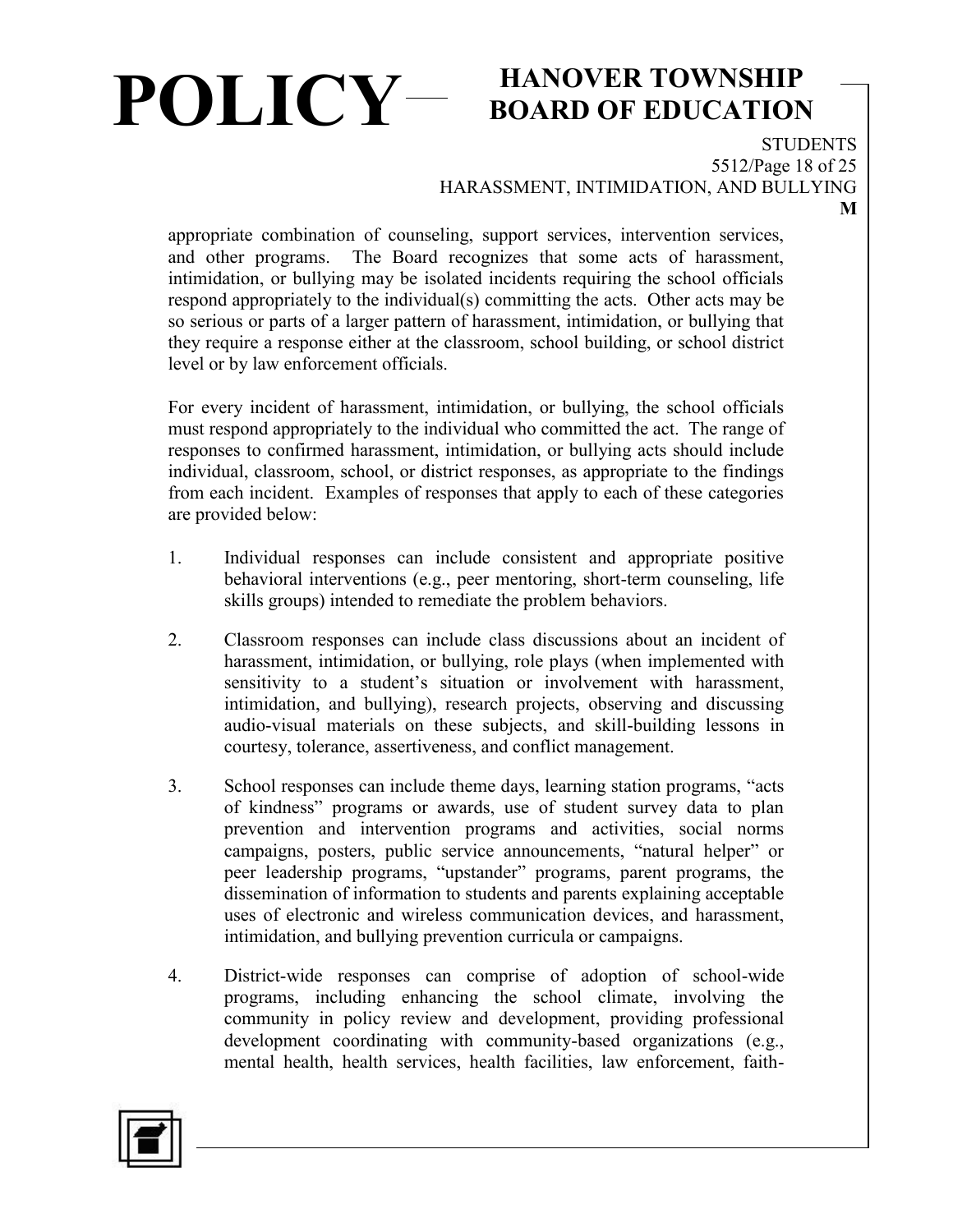## **BOARD OF EDUCATION**

**STUDENTS** 5512/Page 19 of 25 HARASSMENT, INTIMIDATION, AND BULLYING

based organizations), launching harassment, intimidation, and bullying prevention campaigns.

#### I. Reprisal or Retaliation Prohibited

The Board prohibits a Board member, school employee, contracted service provider who has contact with students, school volunteer, or student from engaging in reprisal, retaliation, or false accusation against a victim, witness, or one with reliable information, or any other person who has reliable information about an act of harassment, intimidation, or bullying or who reports an act of harassment, intimidation, or bullying. The consequence and appropriate remedial action for a person who engages in reprisal or retaliation shall be determined by the administrator after consideration of the nature, severity, and circumstances of the act, in accordance with case law, Federal and State statutes and regulations, and district policies and procedures. All suspected acts of reprisal or retaliation will be taken seriously and appropriate responses will be made in accordance with the totality of the circumstances.

Examples of consequences and remedial measures for students who engage in reprisal or retaliation are listed and described in the Consequences and Appropriate Remedial Actions section of this Policy.

Examples of consequences for a school employee or a contracted service provider who has contact with students who engage in reprisal or retaliation may include, but not be limited to: verbal or written reprimand, increment withholding, legal action, disciplinary action, termination, and/or bans from providing services, participating in school district-sponsored programs, or being in school buildings or on school grounds. Remedial measures may include, but not be limited to: in or out-of-school counseling, professional development programs, and work environment modifications.

Examples of consequences for a Board member who engages in reprisal or retaliation may include, but not be limited to: reprimand, legal action, and other action authorized by statute or administrative code. Remedial measures may include, but not be limited to: counseling and professional development.

J. Consequences and Appropriate Remedial Action for False Accusation

The Board prohibits any person from falsely accusing another as a means of retaliation or as a means of harassment, intimidation, or bullying.

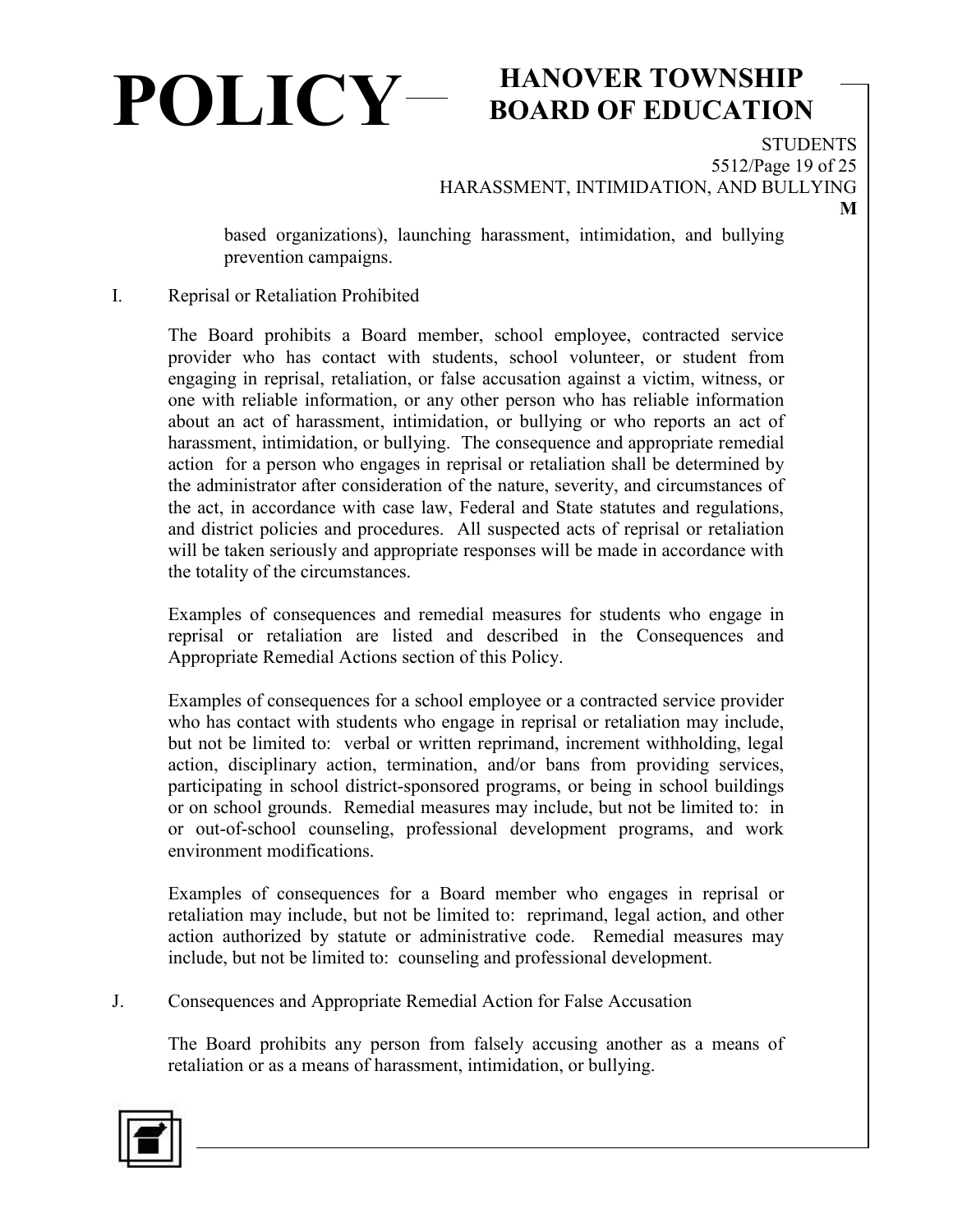## **BOARD OF EDUCATION**

**STUDENTS** 5512/Page 20 of 25 HARASSMENT, INTIMIDATION, AND BULLYING

1. Students - Consequences and appropriate remedial action for a student found to have falsely accused another as a means of harassment, intimidation, or bullying or as a means of retaliation may range from positive behavioral interventions up to and including suspension or expulsion, as permitted under N.J.S.A. 18A:37-1 et seq., Discipline of Students and as set forth in

N.J.A.C. 6A:16-7.2, Short-term Suspensions, N.J.A.C. 6A:16-7, Longterm Suspensions and N.J.A.C. 6A:16-7.5, Expulsions and those listed and described in the Consequences and Appropriate Remedial Actions section of this Policy.

- 2. School Employees Consequences and appropriate remedial action for a school employee or contracted service provider who has contact with students found to have falsely accused another as a means of harassment, intimidation, or bullying or as a means of retaliation could entail discipline in accordance with district policies, procedures, and agreements which may include, but not be limited to: reprimand, suspension, increment withholding, termination, and/or bans from providing services, participating in school district-sponsored programs, or being in school buildings or on school grounds. Remedial measures may include, but not be limited to: in or out-of-school counseling, professional development programs, and work environment modifications.
- 3. Visitors or Volunteers Consequences and appropriate remedial action for a visitor or volunteer found to have falsely accused another as a means of harassment, intimidation, or bullying or as a means of retaliation could be determined by the school administrator after consideration of the nature, severity, and circumstances of the act, including law enforcement reports or other legal actions, removal of buildings or grounds privileges, or prohibiting contact with students or the provision of student services. Remedial measures may include, but not be limited to: in or out-of-school counseling, professional development programs, and work environment modifications.
- K. Harassment, Intimidation, and Bullying Policy Publication and Dissemination

This Policy will be disseminated annually by the Superintendent to all school employees, contracted service providers who have contact with students, school volunteers, students, and parents who have children enrolled in a school in the district, along with a statement explaining the Policy applies to all acts of

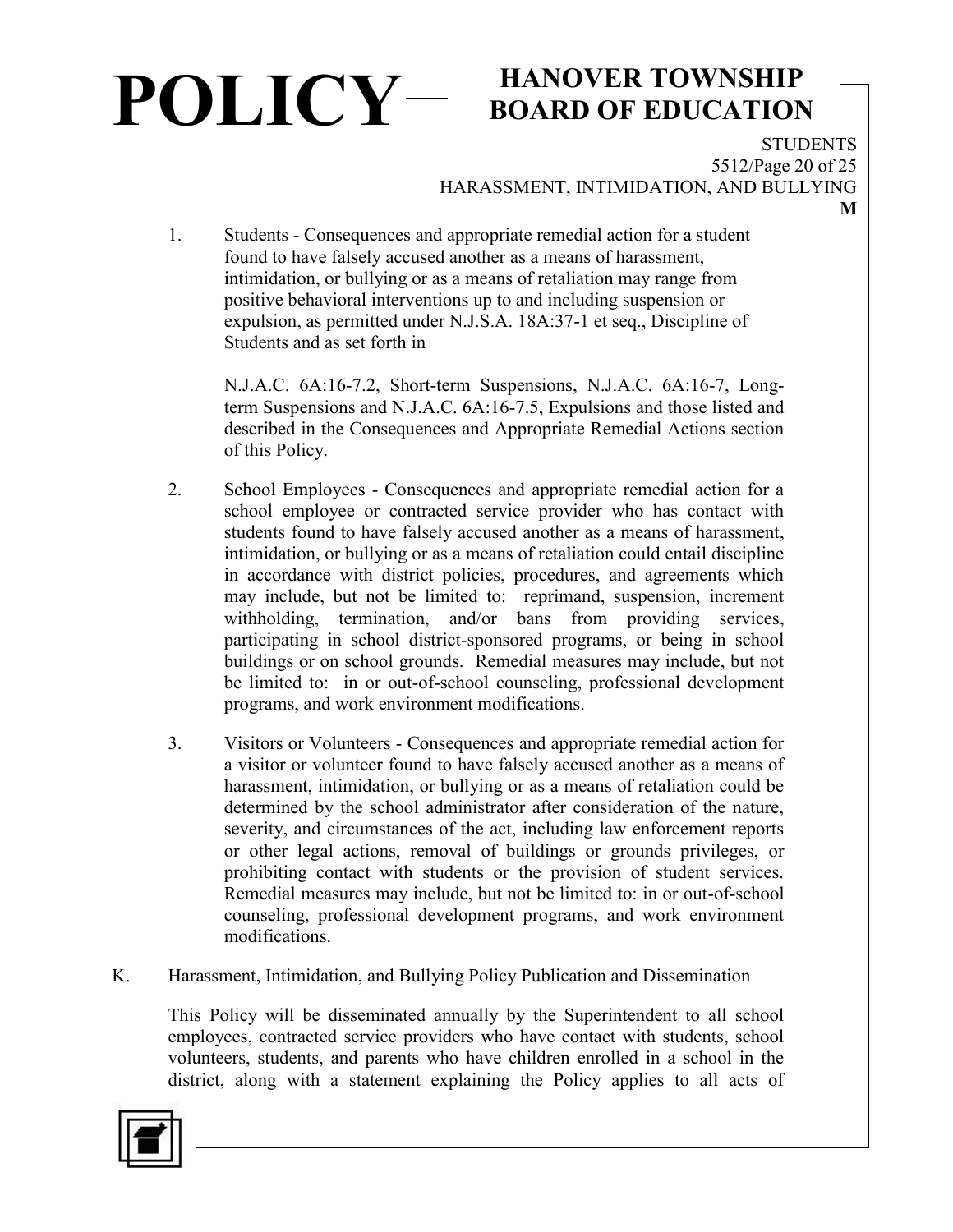## **BOARD OF EDUCATION**

**STUDENTS** 5512/Page 21 of 25 HARASSMENT, INTIMIDATION, AND BULLYING

harassment, intimidation, or bullying, pursuant to N.J.S.A. 18A:37-14 that occur on school property, at school-sponsored functions, or on a school bus and, as appropriate, acts that occur off school grounds.

The Superintendent shall ensure that notice of this Policy appears in the student handbook and all other publications of the school district that set forth the comprehensive rules, procedures, and standards for schools within the school district.

The Superintendent shall post a link to the district's Harassment, Intimidation, and Bullying Policy that is prominently displayed on the homepage of the school district's website. The district will notify students and parents this Harassment, Intimidation, and Bullying Policy is available on the school district's website.

The Superintendent shall post the name, school phone number, school address, and school email address of the district Anti-Bullying Coordinator on the home page of the school district's website. Each Principal shall post the name, school phone number, address, and school email address of both the Anti-Bullying Specialist and the district Anti-Bullying Coordinator on the home page of each school's website.

L. Harassment, Intimidation, and Bullying Training and Prevention Programs

The Superintendent and Principal(s) shall provide training on the school district's Harassment, Intimidation, and Bullying Policy to current and new school employees; including administrators, instructors, student support services, administrative/office support, transportation, food service, facilities/maintenance; contracted service providers; and volunteers who have significant contact with students; and persons contracted by the district to provide services to students. The training shall include instruction on preventing bullying on the basis of the protected categories enumerated in N.J.S.A. 18A:37-14 and other distinguishing characteristics that may incite incidents of discrimination, harassment, intimidation, or bullying.

Each public school teacher and educational services professional shall be required to complete at least two hours of instruction in harassment, intimidation, and bullying prevention within each five year professional development period as part of the professional development requirement pursuant to N.J.S.A. 18:37-22.d. The required two hours of suicide prevention instruction shall include information on the risk of suicide and incidents of harassment, intimidation, or bullying and

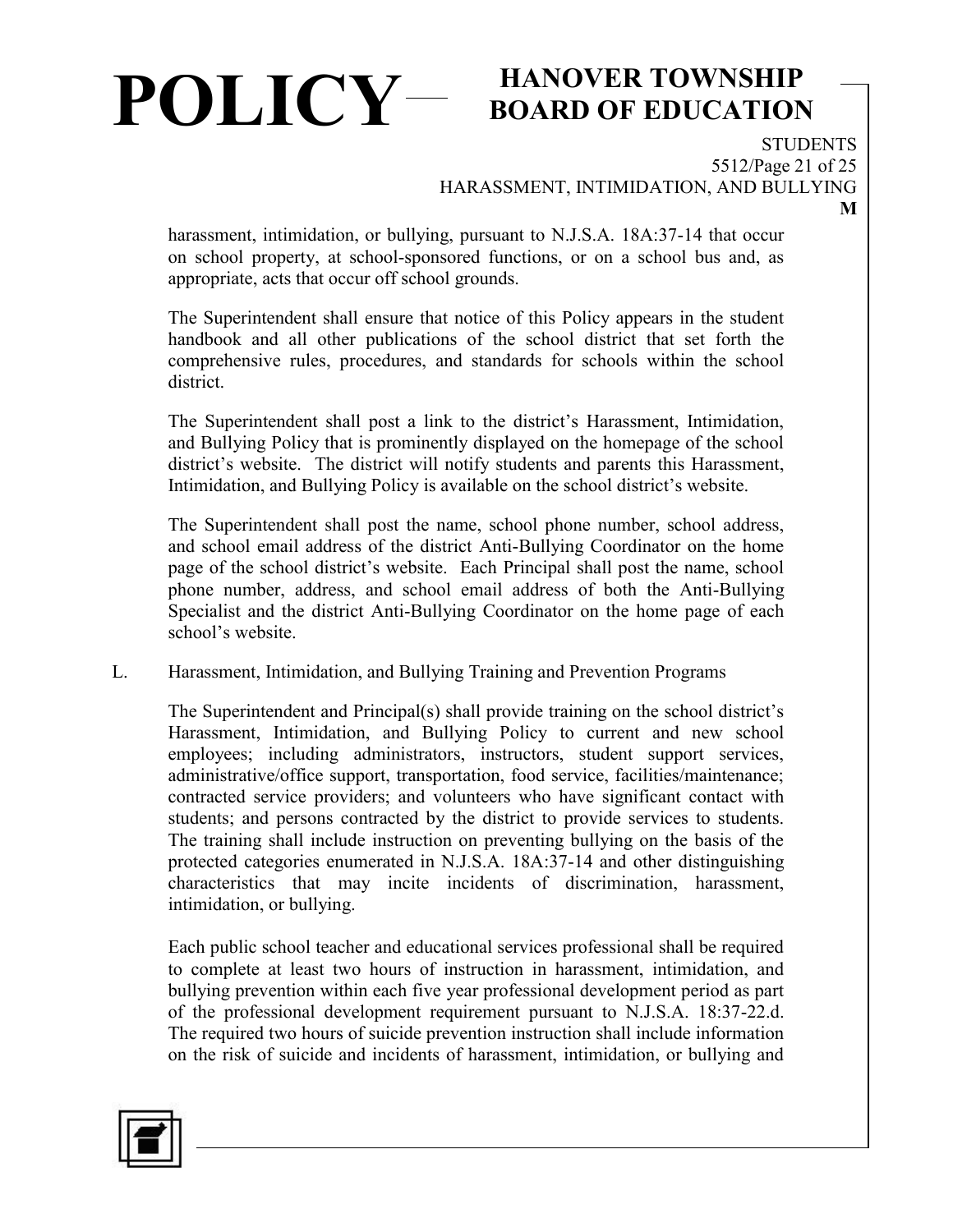## **BOARD OF EDUCATION**

**STUDENTS** 5512/Page 22 of 25 HARASSMENT, INTIMIDATION, AND BULLYING

information on reducing the risk of suicide in students who are members of communities identified as having members at high risk of suicide.

Each newly elected or appointed Board member must complete, during the first year of the member's first term, a training program on harassment, intimidation, and bullying in accordance with the provisions of N.J.S.A. 18A:12-33.

The school district shall provide time during the usual school schedule for the Anti-Bullying Coordinator and each school Anti-Bullying Specialist to participate in harassment, intimidation, and bullying training programs.

A school leader shall complete school leader training that shall include information on the prevention of harassment, intimidation, and bullying as required in N.J.S.A. 18A:26-8.2.

The school district shall annually observe a "Week of Respect" beginning with the first Monday in October. In order to recognize the importance of character education, the school district will observe the week by providing age-appropriate instruction focusing on the prevention of harassment, intimidation, and bullying as defined in N.J.S.A. 18A:37-14. Throughout the school year the district will provide ongoing age-appropriate instruction on preventing harassment, intimidation, or bullying, in accordance with the Core Curriculum Content Standards, pursuant to N.J.S.A. 18A:37-29.

The school district and each school in the district will annually establish, implement, document, and assess harassment, intimidation, and bullying prevention programs or approaches, and other initiatives in consultation with school staff, students, administrators, volunteers, parents, law enforcement, and community members. The programs or approaches and other initiatives shall be designed to create school-wide conditions to prevent and address harassment, intimidation, and bullying in accordance with the provisions of N.J.S.A. 18A:37- 17 et seq.

M. Harassment, Intimidation, and Bullying Policy Reevaluation, Reassessment and Review

The Superintendent shall develop and implement a process for annually discussing the school district's Harassment, Intimidation, and Bullying Policy with students.

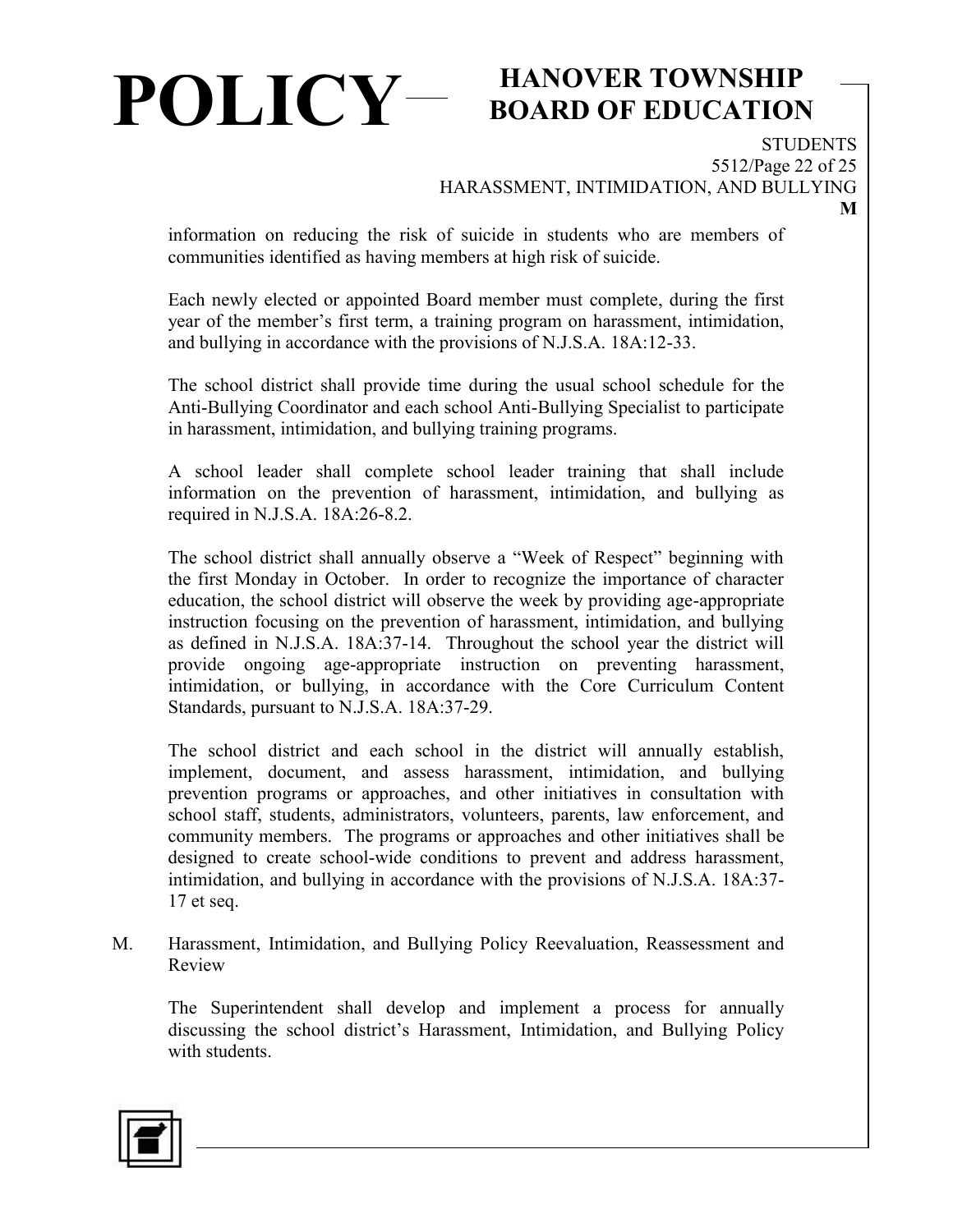## **BOARD OF EDUCATION**

**STUDENTS** 5512/Page 23 of 25

HARASSMENT, INTIMIDATION, AND BULLYING

The Superintendent**,** Principal(s), and the Anti-Bullying Coordinator, with input from the schools' Anti-Bullying Specialists, shall annually conduct a reevaluation, reassessment, and review of the Harassment, Intimidation, and Bullying Policy, and any report(s) and/or finding(s) of the School Safety/School Climate Team(s). The Superintendent shall recommend to the Board necessary revisions and additions to the Policy consistent with N.J.S.A. 18A:37-15.c., as well as to harassment, intimidation, and bullying prevention programs and approaches based on the findings from the evaluation, reassessment, and review.

#### N. Reports to Board of Education and New Jersey Department of Education

The Superintendent shall report two times each school year, between September 1 and January 1 and between January 1 and June 30 at a public hearing all acts of violence, vandalism, and harassment, intimidation, and bullying which occurred during the previous reporting period in accordance with the provisions of N.J.S.A. 18A:17-46. The information shall also be reported to the New Jersey Department of Education in accordance with N.J.S.A. 18A:17-46.

O. School and District Grading Requirements

Each school and each district shall receive a grade for the purpose of assessing their efforts to implement policies and programs consistent with the provisions of N.J.S.A. 18:37-13 et seq. The grade received by a school and the district shall be posted on the homepage of the school's website and the district's website in accordance with the provisions of N.J.S.A. 18A:17-46. A link to the report that was submitted by the Superintendent to the Department of Education shall also be available on the school district's website. This information shall be posted on the websites within ten days of receipt of the grade for each school and the district.

P. Reports to Law Enforcement

Some acts of harassment, intimidation, and bullying may be bias-related acts and potentially bias crimes and school officials must report to law enforcement officials either serious acts or those which may be part of a larger pattern in accordance with the provisions of the Memorandum of Agreement Between Education and Law Enforcement Officials.

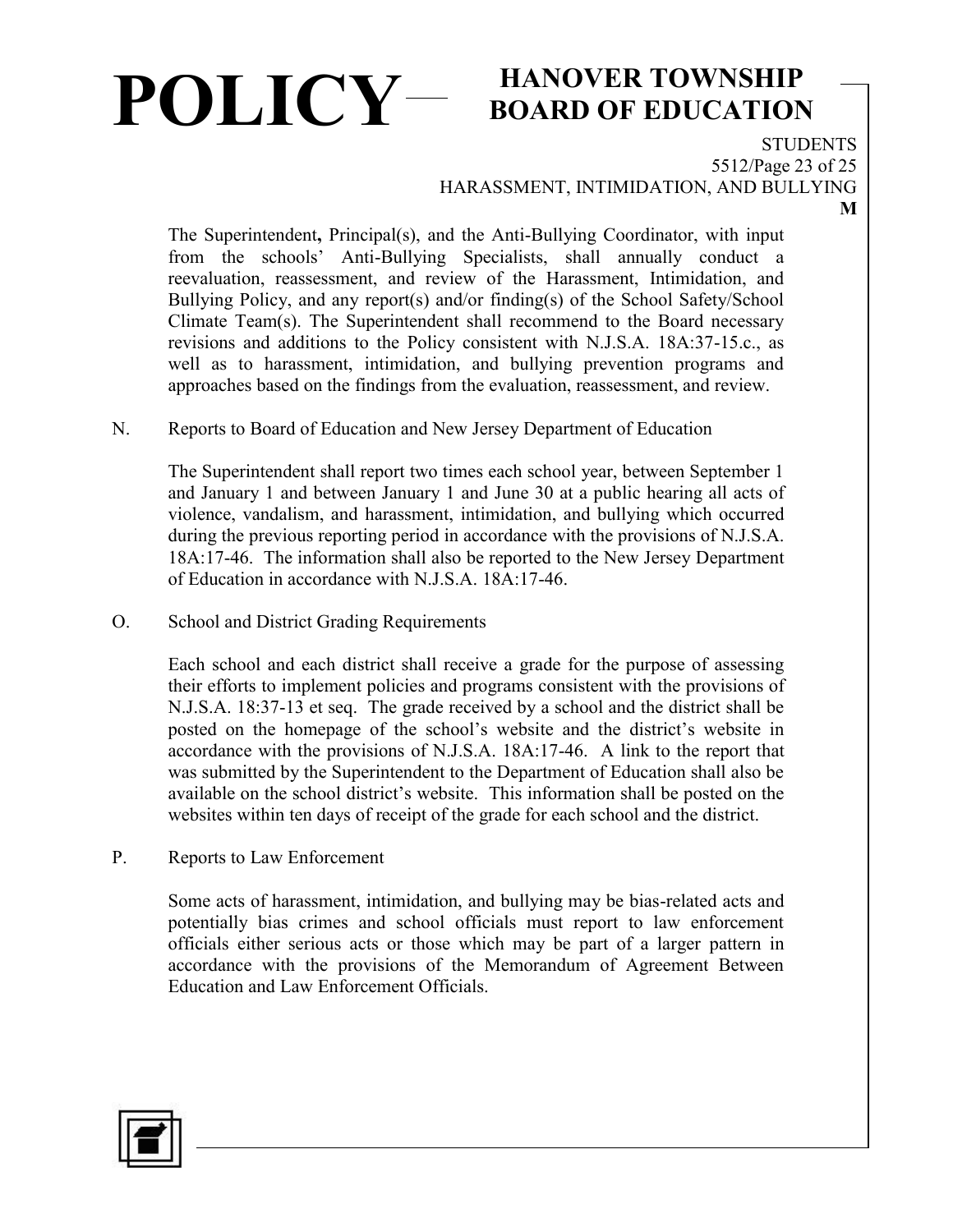## **BOARD OF EDUCATION**

**STUDENTS** 5512/Page 24 of 25 HARASSMENT, INTIMIDATION, AND BULLYING

Q. Collective Bargaining Agreements and Individual Contracts

Nothing in N.J.S.A. 18A:37-13.1 et seq. may be construed as affecting the provisions of any collective bargaining agreement or individual contract of employment in effect on the Anti-Bullying Bill of Rights Act's effective date (January 5, 2011). N.J.S.A. 18A:37-30.

The Board of Education prohibits the employment of or contracting for school staff positions with individuals whose criminal history record check reveals a record of conviction for a crime of bias intimidation or conspiracy to commit or attempt to commit a crime of bias intimidation.

R. Students with Disabilities

Nothing contained in N.J.S.A. 18A:37-13.1 et seq. may alter or reduce the rights of a student with a disability with regard to disciplinary actions or to general or special education services and supports. N.J.S.A. 18A:37-32.

S. Approved Private Schools for Students with Disabilities (APSSD)

In accordance with the provisions of N.J.A.C. 6A:16-7.7(a).2.ix.(2), the Board of Education shall investigate a complaint or report of harassment, intimidation, or bullying, pursuant to N.J.A.C. 6A:16-7.7(a).2.ix. and Section G. of this Policy occurring on Board of Education school buses, at Board of Education school-sponsored functions, and off school grounds involving a student who attends an APSSD. The investigation shall be conducted by a Board of Education Anti-Bullying Specialist, in consultation with the APSSD.

The school district shall submit all subsequent amended Harassment, Intimidation, and Bullying Policies to the Executive County Superintendent of Schools within thirty days of Board adoption.

N.J.S.A. 18A:37-13 through 18A:37-32

N.J.A.C. 6A:16-7.1 et seq.; 6A:16-7.9 et seq.

- Model Policy and Guidance for Prohibiting Harassment, Intimidation, and Bullying on School Property, at School-Sponsored Functions and on School Buses – April 2011 – New Jersey Department of Education
- Memorandum New Jersey Commissioner of Education Guidance for Schools on Implementing the Anti-Bullying Bill of Rights Act – December 16, 2011